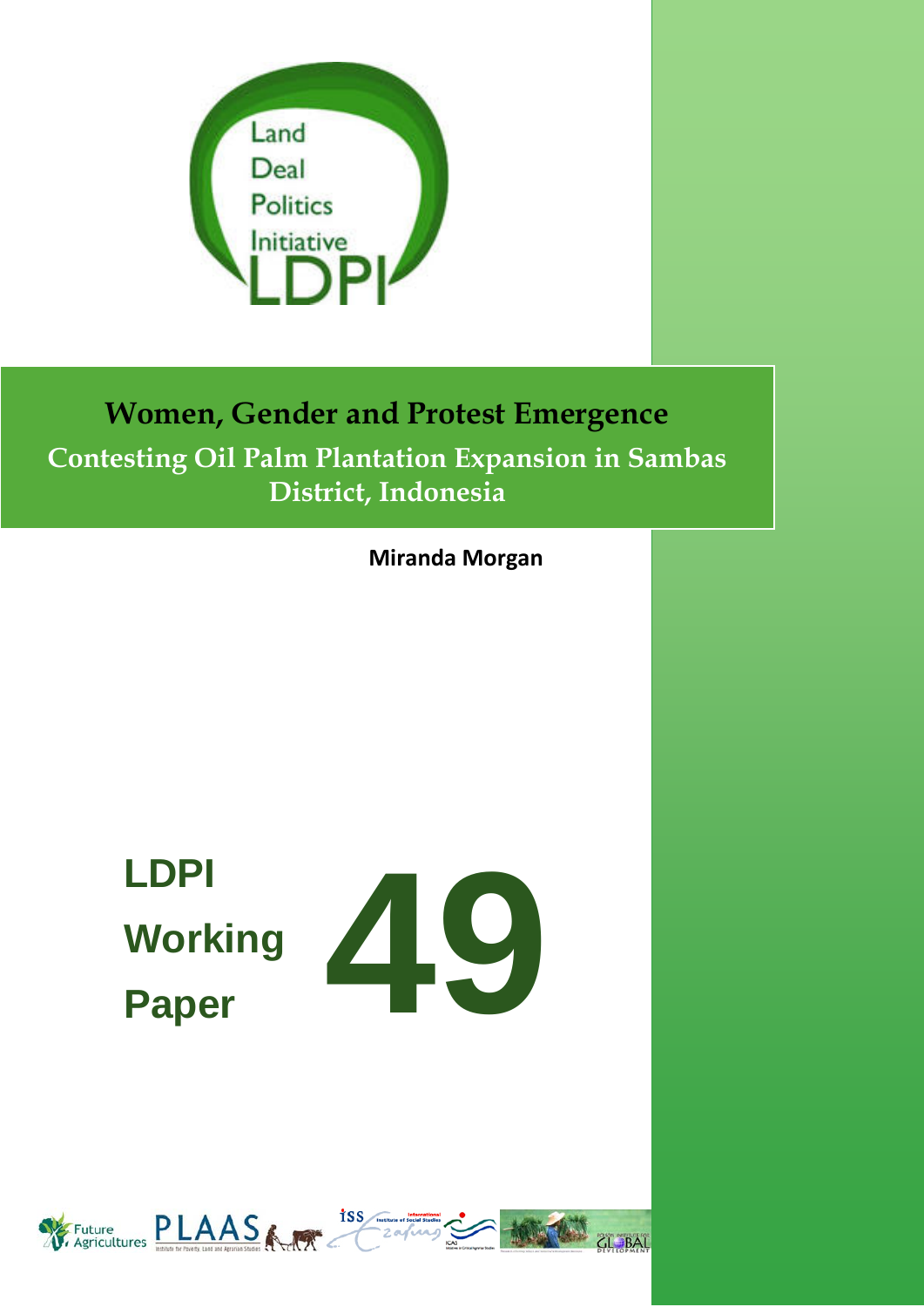#### **Women, Gender and Protest Emergence: Contesting Oil Palm Plantation Expansion in Sambas District, Indonesia**

*by* Miranda Morgan

| Published by:<br><b>The Land Deal Politics Initiative</b><br>www.iss.nl/ldpi<br>landpolitics@gmail.com                                                                                                                                                    |                                               |                           |                                  |
|-----------------------------------------------------------------------------------------------------------------------------------------------------------------------------------------------------------------------------------------------------------|-----------------------------------------------|---------------------------|----------------------------------|
| in collaboration with:<br><b>Institute for Development Studies (IDS)</b><br>University of Sussex<br>Library Road<br>Brighton, BN1 9RE<br>United Kingdom<br>Tel: +44 1273 606261                                                                           | Fax: +44 1273 621202    E-mail: ids@ids.ac.uk |                           | Website: www.ids.ac.uk           |
| <b>Initiatives in Critical Agrarian Studies (ICAS)</b><br><b>International Institute of Social Studies (ISS)</b><br>P.O. Box 29776<br>2502 LT The Hague<br>The Netherlands<br>Tel: +31 70 426 0664                                                        |                                               |                           | Website: www.iss.nl/icas         |
| The Institute for Poverty, Land and Agrarian Studies (PLAAS)<br>School of Government, Faculty of Economic and Management Sciences<br>University of the Western Cape, Private Bag X17<br>Bellville 7535, Cape Town<br>South Africa<br>Tel: +27 21 959 3733 | Fax: +27 21 959 3732                          | E-mail: info@plaas.org.za | Website: www.plaas.org.za        |
| The Polson Institute for Global Development<br>Department of Development Sociology<br><b>Cornell University</b><br>133 Warren Hall<br>Ithaca NY 14853<br><b>United States of America</b><br>Tel: +1 607 255-3163                                          |                                               |                           | Website: polson.cals.cornell.edu |

©August 2013 *All rights reserved. No part of this publication may be reproduced or transmitted in any form or by any means without prior permission from the publisher and the author.*

*Published with support from the UK Department for International Development (DfID), Atlantic Philanthropies, Inter-Church Organization for Development Cooperation (ICCO), Ford Foundation and Miserior.*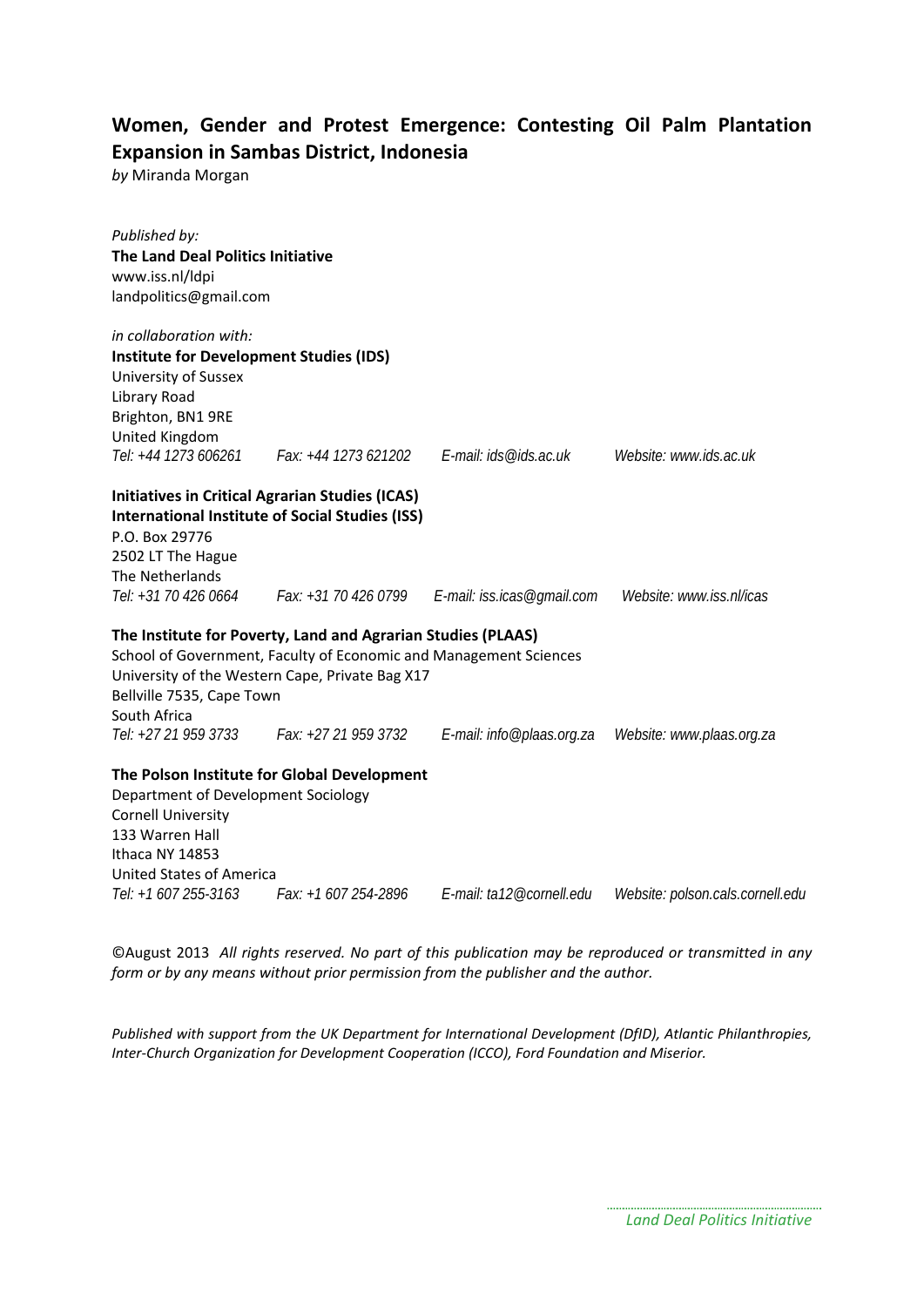#### Abstract

In Indonesia large-scale land acquisitions, fuelled in particular by the desire for developing oil palm plantations, are leading to dispossession, particularly for vulnerable populations. But this is not without contention; as oil palm plantations have spread, so have instances of land-related resistance. Gender power relations influence not only the distribution of costs and benefits of largescale land tenure changes for men and women, but also condition the political opportunities that men and women have to influence such changes. Drawing from a case study in Sambas district, this study demonstrates that rural women can and indeed do participate in protest, even if their participation is rarely acknowledged, and it explores the conditions that lead to their unlikely participation. It finds that gender relations are integral to shaping the motivations and political opportunities that lead to women's decisions to participate in protests around land. But it also reveals that gender relations are not fixed. Individual actors are able to play an influential role in opening up new political opportunities for otherwise apolitical women. Despite dominant gender relations that tend to exclude women from politics and even public spaces, then, the presence of women in protest indicates that these are being negotiated. This opens up the possibility that rural struggles around land and dispossession, though ostensibly free of explicit gender concerns, may simultaneously serve as sites of struggle over gender as well.

#### About the Author

**Miranda Morgan** is currently a Post-Doctoral Fellow (Gender Specialist) at WorldFish, a member of the CGIAR consortium. She completed a PhD in Human Geography at the University of Manchester (UK), where her research was funded by the Brooks World Poverty Institute and the Overseas Research Student Awards Scheme. She also holds a MSc in Nature, Society and Environmental Policy (University of Oxford, UK) and a BA Honours in Political Studies and Development Studies (Queen's University, Canada). Some of Miranda's most formative professional experiences have included working at the Democratic Dialogue Project (UNDP Guatemala), LEAD International (London, UK) and the Ministry of Community and Social Services (Ontario, Canada).

#### Acknowledgements

I would like to thank LDPI for funding this paper and in particular Jun Borras for his suggestions and kind support. I am grateful to all who contributed to the PhD research that preceded this paper, especially to my research assistant Ridho, my translator Kate Stevens, my supervisors Noel Castree and Erik Swyngedouw for their invaluable guidance and to the Brooks World Poverty Institute and the Overseas Research Student Awards scheme for providing funding. Finally, I would like to thank the communities in Sambas for their hospitality and time, and especially the women protesters for their warmth and openness.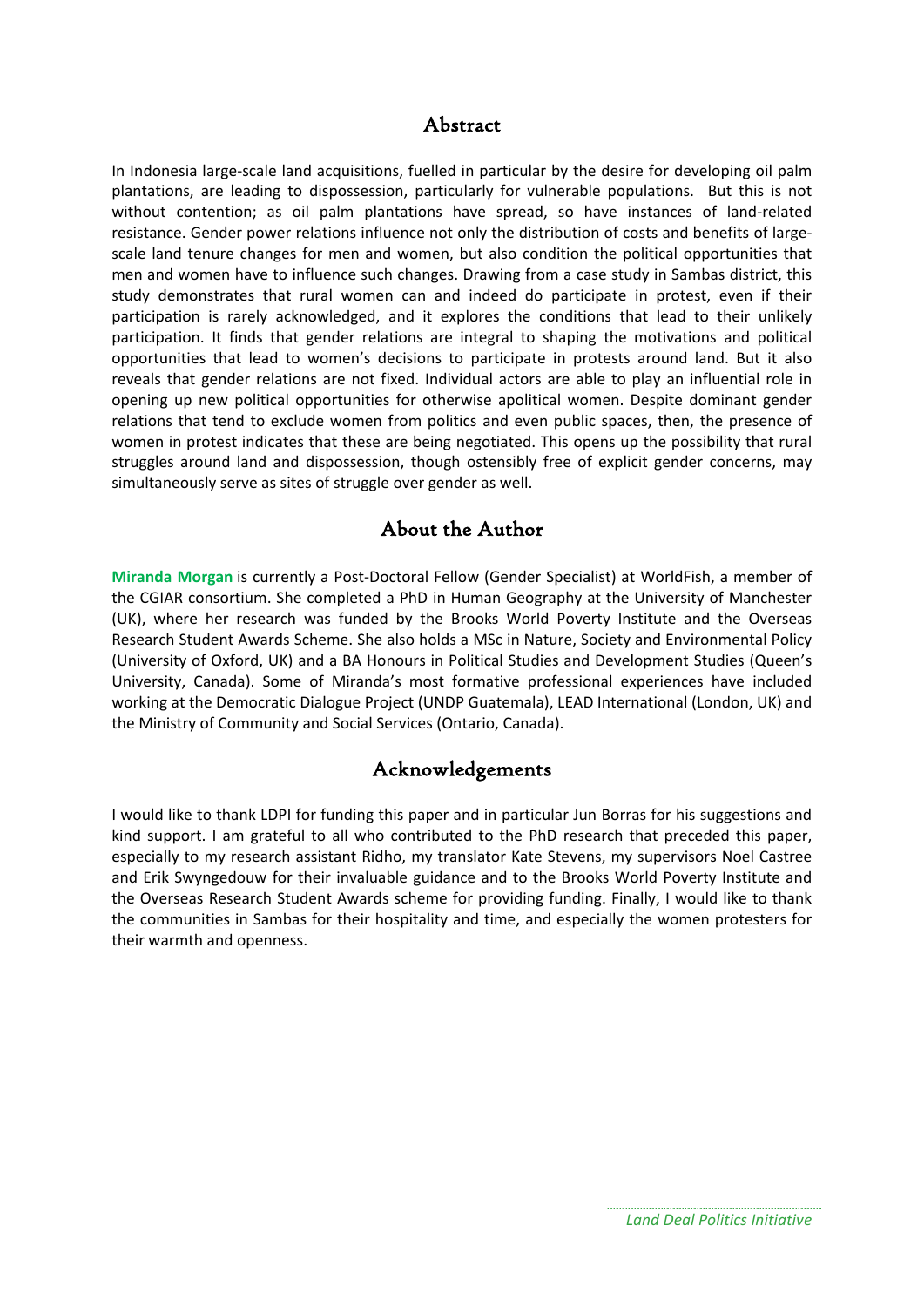## Table of Contents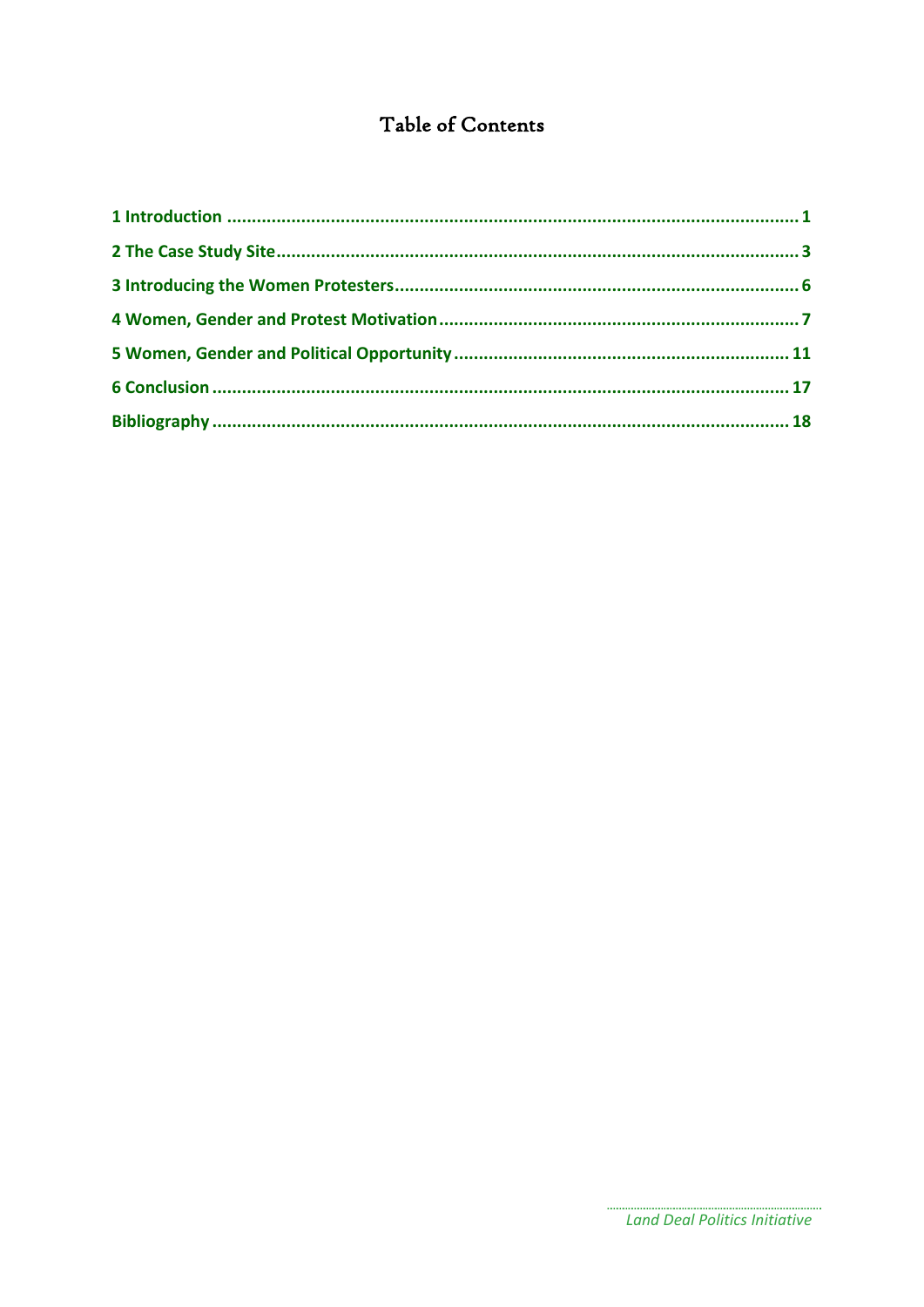### <span id="page-4-0"></span>**1 Introduction**

**.** 

On June 24 2008, up to 7,000 people participated in a protest unprecedented in the small capital of Sambas district in the province of West Kalimantan, Indonesia. [1](#page-4-1) They demanded that the *Bupati* (the head of the district) withdraw plantation permits to their land which he had earlier granted to two companies. One of these companies, PT Sentosa Asih Makmur (PT SAM), had started to make advances to establish an oil palm plantation on a 16,000 hectare concession.<sup>[2](#page-4-2)</sup> Smallholders from across three affected sub-districts united to fight against their imminent dispossession. When the Bupati finally met with protesters, he announced that he was withdrawing PT SAM's permit to the land,<sup>[3](#page-4-3)</sup> ending the threat of dispossession for these smallholders. Among the protesters present that day were a significant number of otherwise apolitical women who, for the first time, turned to protest to defend their land.

The Sambas protest is not unique. Rural people across the world are being forced off their land by contemporary processes of dispossession (Araghi 2009; Li 2010; De Schutter 2011; Walker 2008; White and Dasgupta 2010; Zagema 2011). The rapid expansion of the oil palm crop, driven by rising global demand for both food and biofuel, is a notorious contributor to these political-economic processes that separate (mostly smallholder) agrarian producers from their land. Already the world's largest producer of the crop, Indonesia leads the push for dispossession via oil palm with farreaching and fast-paced expansion plans driven by economic liberalisation and private capital (McCarthy 2010; McCarthy and Cramb 2009; Colchester 2011; Li 2011; Wakker 2005; Eilenberg 2009). These plans continue in spite of the well-documented environmental and social consequences of oil palm development, which are often suffered most by vulnerable populations dispossessed of their land (Arrighi et al. 2010; Borras Jr. and Franco 2010a, 2010b; Borras Jr. et al. 2007; Dauvergne and Neville 2010). But not everybody is accepting infringements on their land passively.

As oil palm plantations expand and spread thoughout Indonesia, so have instances of oil-palm related protest and conflict (Afrizal 2007; Casson 2000; Collins 2007; Marti 2008; McCarthy and Cramb 2009; Potter 2008; Pye 2010; Sirait 2009). As of 2008, Sawit Watch was monitoring over 500 active conflicts between communities and oil palm companies, though some believe the actual number of conflicts may be double that (Marti 2008, 39). Lacking access to formal political spaces, a few communities have attempted engaging with more informal or non-institutional forms of politics. This includes the development of farmers' organisations and workers' unions, for example, as well as shorter-term contentious events, like street protests and occupations. In Indonesia there are instances of oil palm smallholders, plantation labourers, local NGOs and international advocacy organisations, among others, organizing to resist and contest both private companies and local political officials to prevent dispossession, or to demand better tenure arrangements, wages or benefits.

The presence of women at the Sambas protest is also not unique, though the role of women and gender has largely been obscured in the politics of large-scale land aquisitions. While rarely discussed in the literature until now, gender is increasingly understood as one of the key axes of

<span id="page-4-1"></span> $1$  A local journalist estimated 5,000 protesters, while NGO workers and protesters said there were at least 7,000 people (Nova 2008a). For a series of local newspaper articles preceding and following the protest, see Nova 2008b, 2008c, 2008d.

<span id="page-4-2"></span><sup>2</sup> This research study focuses exclusively on PT SAM and its proposed oil palm plantation, but it is important to acknowledge that the Sambas protest was shared with another major protest group (people from the subdistrict of Jawai demanding that the Bupati withdraw the permit he had given to another private company to harvest industrial forests.

<span id="page-4-3"></span><sup>3</sup> The Bupati revoked both the Location License and Plantation Business Permit of PT SAM.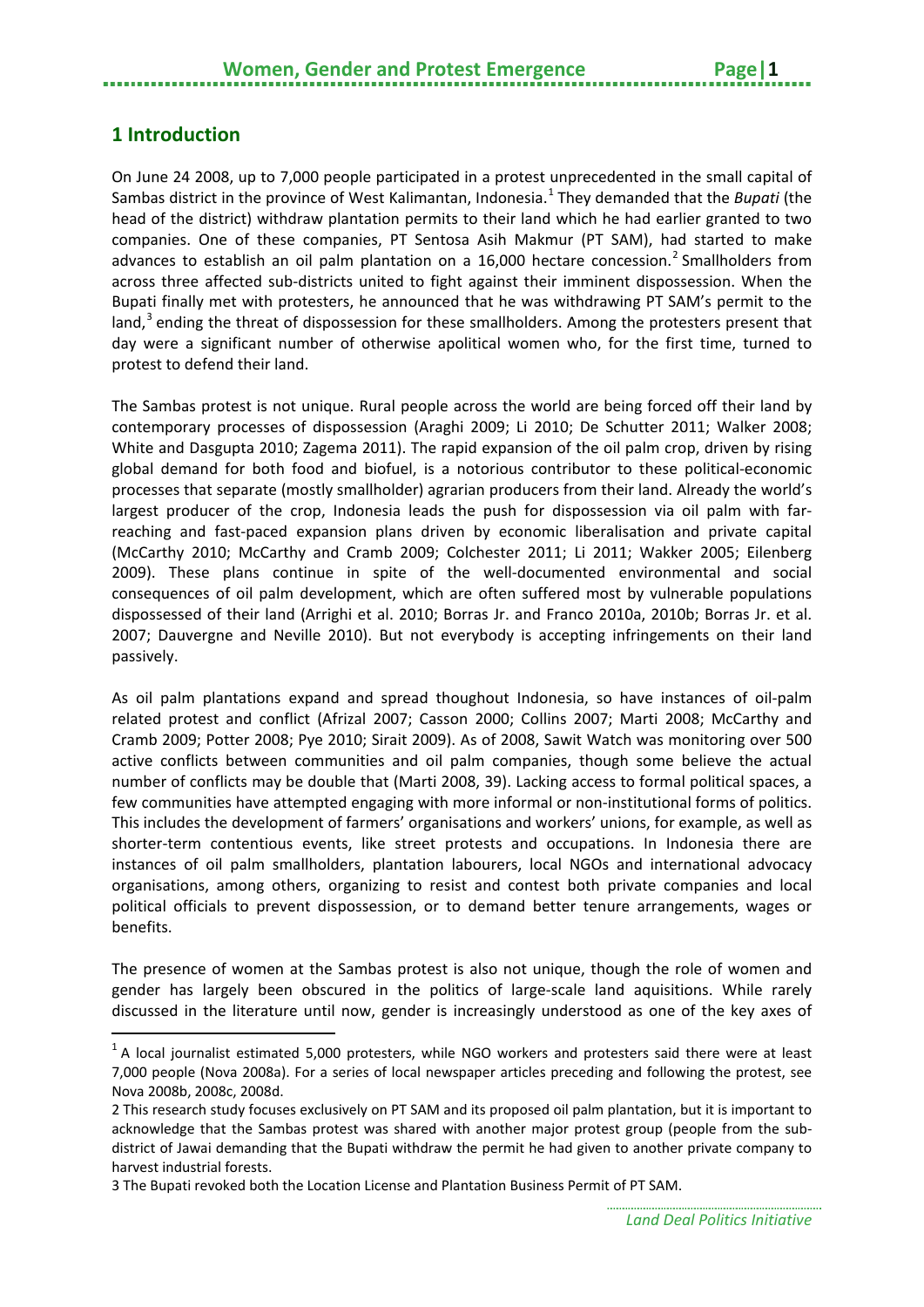differentiation affecting the distribution of opportunities and costs from large-scale land acquisitions (Behrman et al. 2012). Yet discussions on the relationship between social differentiation and largescale land acquisitions rarely extend beyond identifying who is most vulnerable or victimized to consider the ways in which differentially located people exercise agency and shape their futures visà-vis land.

In the debate around oil palm expansion in Indonesia, for example, the literature nods to the possibility that unequal gender relations result in disproportionate consequences for women (see Hertomo 2009 in Colchester 2011; Marti 2008). White and White (2012) provide a dedicated analysis of the gender disaggregated impacts of oil palm expansion. However, they only briefly mention the participation of women in protest against the local oil palm company and the overall lack of women in the local oil palm farmers' union. In other case studies of oil palm resistance, the presence of women is again mentioned but the nature of their involvement is left unexplored (Colchester 2011; Collins 2007; Gerber 2011; Sirait 2009). This oversight is not only wrong, in that it fails to represent the reality of women's participation and diversity within rural political movements (Bernstein 2008; Wolford 2009), but it is also dangerous, as it serves to facilitate existing conceptions of women as victims of agrarian change – rather than agents – to persist.

The presence of women in the Sambas protest demonstrates that rural women can and indeed do participate in protest, even if their participation is rarely acknowledged and seemingly contradicts conservative gender norms and practices. The interesting question, then, is not if women participate in the politics around large-scale land acquisitions, but what conditions lead to their unlikely participation. Meyer and Reyes (2010) find that people are more likely to protest when they are (a) presented with a threat that they believe requires action (protest motivation) and (b) faced with expanding or constricting political opportunities that lead them to view protest as a feasible 'potentially effective' option (Klandermans 2003; Meyer 2004). Previous studies have demonstrated how by infusing motivation and/or political opportunities, gender inequality serves as an integral force in women's decisions to participate in protest.

Einwohner et al. (2000) discuss how gender can be a kind of ʻcultural resource' that actors mobilize to further their goals. They state, "gender can be used by social movement participants who wish to construct their image in a certain light, frame an issue in a particular way, or claim legitimacy as actors in a given arena" (680). For example, Beckwith (1996) discusses how a women's group indirectly involved in the fight against mine closure gained legitimacy in a man's movement by using their positions as miners' wives and mothers to legitimize concerns about their families, class and communities. Their position as wives and mothers also protected them in action against certain kinds of reprisals. This shows how the framing of traditional gendered motivations and roles such as motherhood may be empowering in certain circumstances, and act as a powerful motivator for protest. As Corcoran-Nantes (1993) explains, in settings where women's status comes from their reproductive role, utilizing this image can strengthen and legitimate their political involvement (140).

Agarwal (2000) has noted that having a stake in an issue is not a 'sufficient condition' for catalyzing action. Due to gender-specific constraints related to political action, there is a disjunction between women's interests and their ability to act on them (300). Gendered political opportunities condition if women act and through what political channel, whether formal, informal or some combination. For example, an open institutional context may allow or facilitate protest just as an apparent closing of institutional access may lead people to extra-institutional mobilization (Perreault 2008). Women's exclusion from formal politics can actually be productive in terms of informal or grassroots mobilization. In a rural village in Malaysia Hart (1991) found that women actually had a greater capacity to organize collectively and overtly challenge large landowners because of their marginal relationship to official politics whereas poor men were far more deferential due to their location in

*Land Deal Politics Initiative*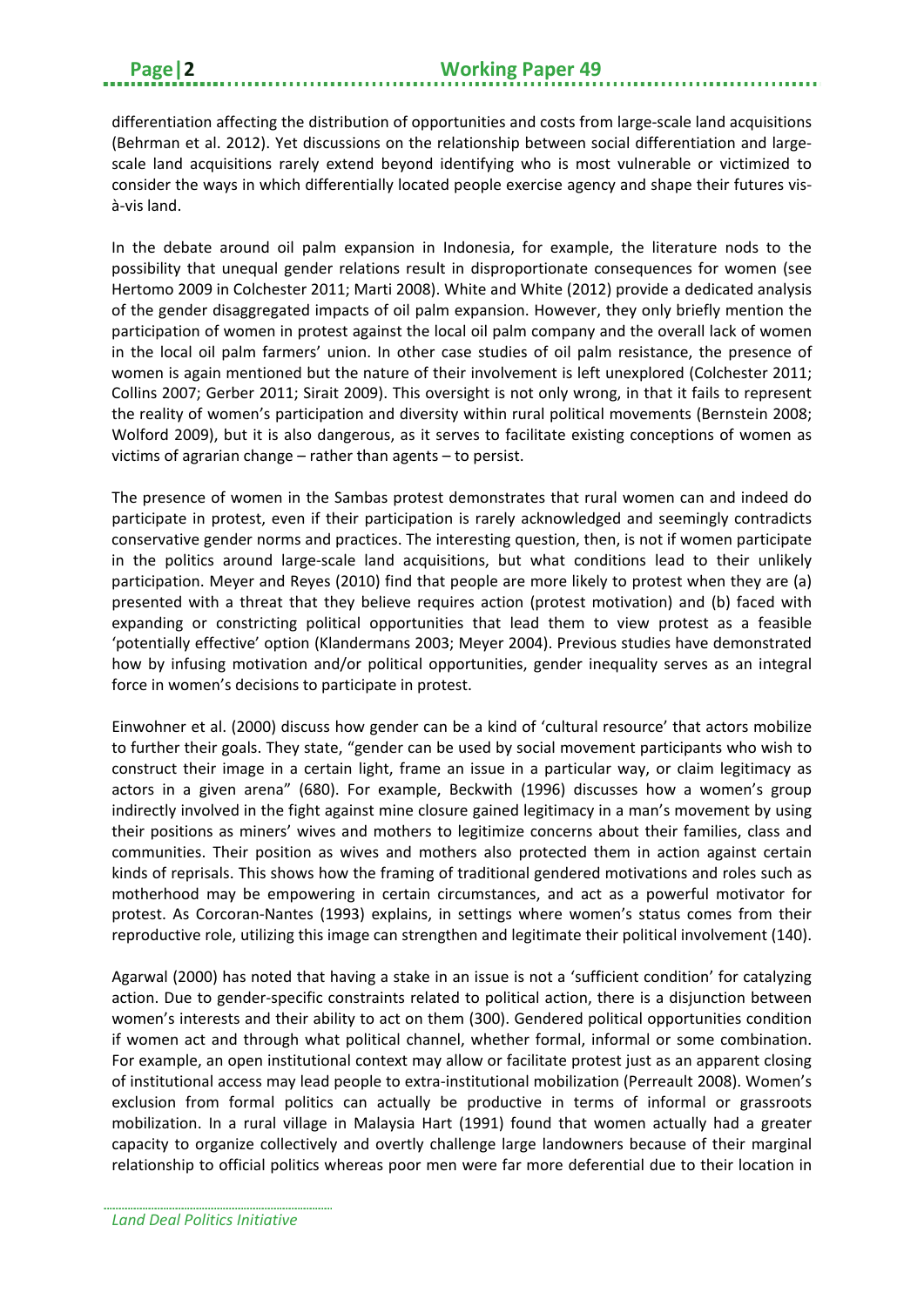## **Women, Gender and Protest Emergence Page | 3**

subservient political patronage relations with local party bosses. Agarwal (2000) finds that while there is a ʻdearth' of women in formal decision-making bodies (related to forest protection) in India, women are noticeably more present in informal groups and in ʻagitational' collective action (300). Ferree and Mueller (2003) also argue that because women are excluded or disadvantaged on ʻmen's' terrain (spaces of formal or institutional politics), they are more likely to organize outside of this. Taylor and Van Dyke (2003) note that people participate in movements because they lack access to political institutions or find it more difficult to participate in more ʻconventional' means of influence. As a demonstration is a relatively low risk and low effort action in terms of time and energy (McAdam 1986, as cited in Taylor and Van Dyke 2003), it may offer a more feasible means of political action than formal politics. Women's oft exclusion from formal politics, then, may actually serve to produce their participation in protest.

The above discussion depends on an analytical separation of formal / state-centered and informal / contentious / non-institutional political spaces. While helpful in explaining the dynamics between formal and informal politics, in actuality this separation is false. As Hassim (1999) argues, "formal and informal spaces are not self-contained sites of politics but porous, each shaping the other" (in Miraftab 2006, 205). Miraftab points out that these spaces are not mutually exclusive but overlapping, and grassroots actors move between them as required. Recognizing how formal and informal politics inform and shape one another is key to conceptualizing the factors that facilitate or impede the mobilization of women in any one context.

Drawing from these previous studies, this paper aims to explore the ways in which gender power relations shape the motivations and political opportunities, and thus the participation, of women in rural politics. At the heart of this study are the voices and experiences of 42 women protesters, the "movement participants" whose stories help us to undo the myths of a 'coherent' social movement as told through one (often male) movement leader (Wolford 2009). Primary data was obtained during a period of field work in 2009 using a mix of research methods, which were mostly qualitative (focus group discussions, in-depth interviews and participation observation). It also involved collecting and interpreting secondary quantitative data.

#### <span id="page-6-0"></span>**2 The Case Study Site**

The district of Sambas is literally in a corner of Indonesia, in the north-west of West Kalimantan, in the north-west of the Indonesian part of the island of Borneo. Approximately 84 percent of the total population is rural, which is a much higher proportion than that of the province and Indonesia. Sambas is time and again listed as one of the poorest and most vulnerable districts in Indonesia, lagging behind both provincial and national averages in indicators such as average life expectancy (WFP Indonesia 2009), food insecurity and vulnerability (WFP Indonesia 2009) and human development (UNDP et al. 2004).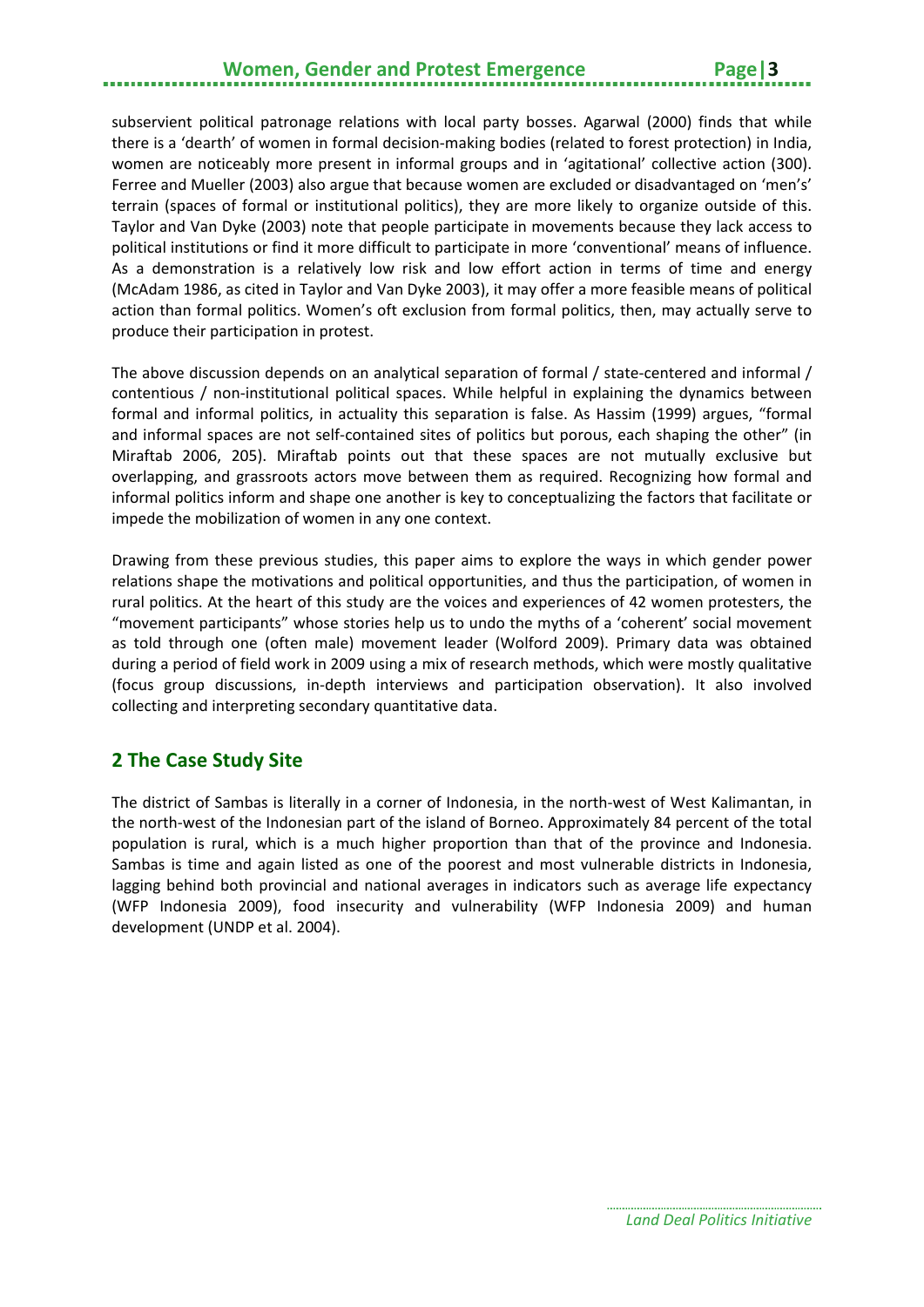

#### Figure 1: Locating Sambas district in Indonesia

Sources: World Food Programme 2009, BPS Provinsi Kalimantan Barat 2009, BPS Kabupaten Sambas 2009

Agricultural production plays a central role in the lives and landscapes of Sambas. The economy is heavily reliant on agriculture. Rice is far and away the most important food crop in Sambas, as in Indonesia, but the district also produces a considerable variety of vegetables and fruit. The dominant plantation crop – rubber – has long been produced by smallholders for export (Dove 1993, 1996; Potter 2005). Rubber tends to complement rather than replace existing forms of subsistence agriculture. Thanks to the mutual enhancement of resource use, households with rubber tend to be better off than those without. Rubber enables farmers to "participate in the market economy to a remarkable extent on their own terms as opposed to the market's, thereby avoiding many of the risks that the latter entails" (Dove 1996, 145).

Like in many other parts of Kalimantan, the agricultural landscape in Sambas is expected to change significantly due to the proposed expansion of oil palm, not only in what types of crops are produced but how. Since 2004, interest in oil palm expansion has soared in Sambas district. There are several proposals for oil palm plantations currently under consideration and, if all were approved, it could potentially result in over 225,000 hectares of land allocated to oil palm development, approximately one-third of Sambas's total land area. This signifies a potentially massive change in an agricultural landscape where presently oil palm accounts for only three percent of the district's land area. Plans for oil palm expansion in Sambas could transform Sambas from an area dominated by the rubber plantation crop to that of oil palm.

As future oil palm development in West Kalimantan is predicated largely on the expansion of large-scale plantations,<sup>[4](#page-7-0)</sup> oil palm would transform Sambas' agricultural landscape not only in terms of what *types* of plantation crops dominate, but also *how* crops are produced. As in other parts of

 $\overline{\phantom{a}}$ 

<span id="page-7-0"></span> $<sup>4</sup>$  Sheil et al. (2009) find 'substantial' differences in smallholder versus large plantation patterns throughout</sup> Indonesia, with the relative share of smallholders in newly planted area much higher in Sumatra (51 percent) than in West Kalimantan (ʻonly' 15-20 percent) (41).

*Land Deal Politics Initiative*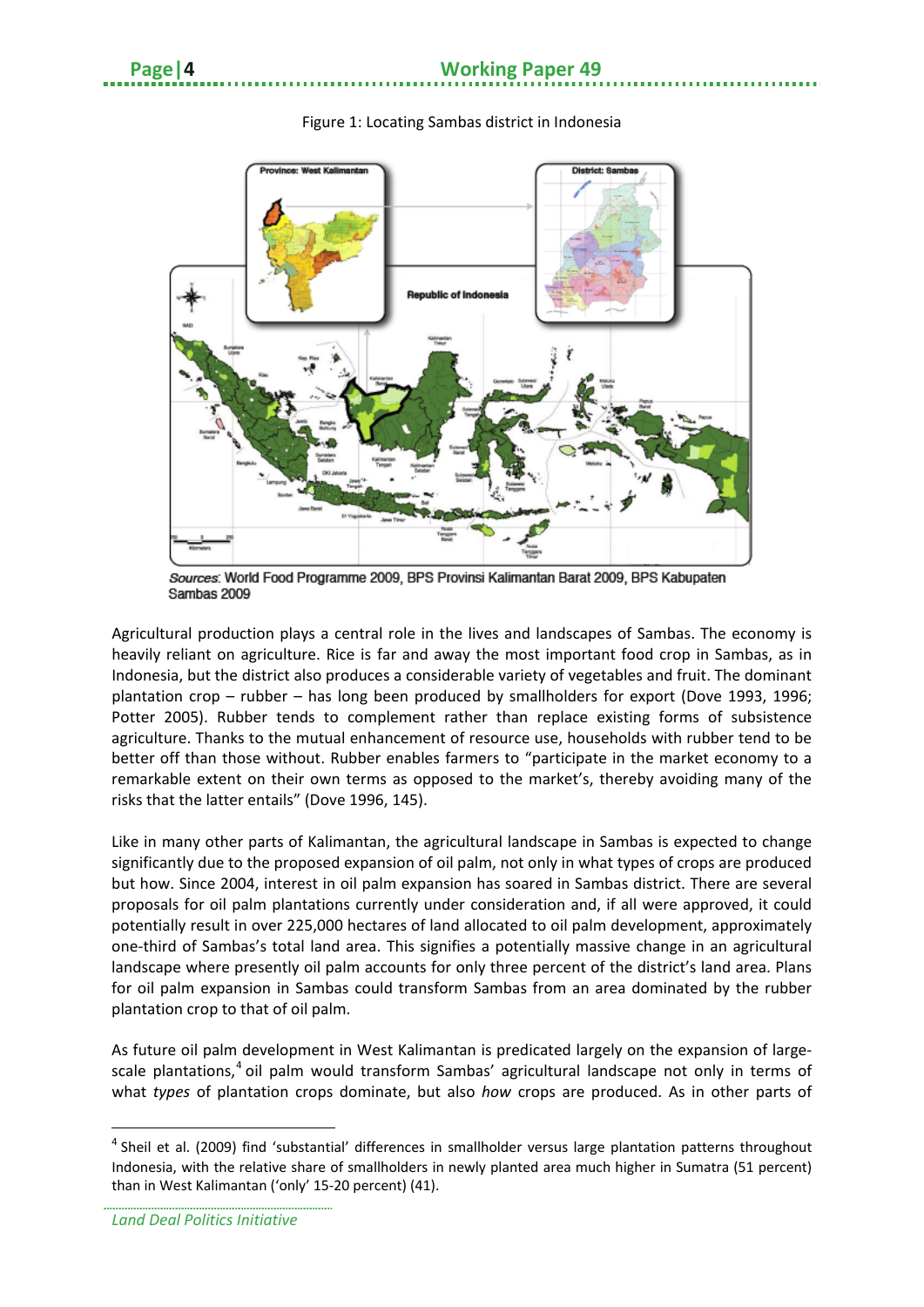Indonesia, the recent surge in oil palm features one form of expansion, that of large-scale, even industrial-sized, monocrop plantations (Colchester 2011; Li 2011). This varies significantly from the current dominant plantation crop, rubber, which is exclusively produced by smallholders.

Due to recent political-economic changes introduced in the post-Suharto *Reformasi* period, local districts like Sambas have had significant incentive to encourage large investments, even in the face of known company violations and complaints. In Sambas, the desire of the district government (particularly the head of the district, the *Bupati*) to encourage or be friendly to oil palm investors has caused "irregularities" in the issuance of permits (Milieudefensie et al. 2007, 42). This includes approving permit applications too quickly and/or before the necessary assessments or consultations have been completed. In 2007, a local Sambas newspaper reported that nine plantation companies had been illegally awarded Plantation Business Permits despite not having secured approval from the Environmental Impact Assessment Commission.

#### *From Permit to Protest*

 $\overline{\phantom{a}}$ 

In 2006, the company PT SAM, a subsidiary of the Ganda Group, acquired both the Location License and Plantation Business Permit for 16,300 hectares of land to develop an oil palm plantation in Sambas district. However, most of the affected communities did not find out about the company, the plantation proposal or the permits until early 2008. Community leaders reported first being alerted to it by finding signs marked ʻPT SAM' in land around their communities. Though the company had already received a Plantation Business Permit, it had clearly not carried out the consultations (commonly referred to as ʻ*sosialisasi*') with the community required at earlier stages in the permit process (Sirait 2009). The affected communities blamed both the company and the state for allowing this to happen.

The communities were upset partly because they were not informed or consulted about the proposed development but also because there was little to no ʻempty' or ʻidle' land for which to develop a plantation. According to law, local governments are required to clarify that land released to companies is empty or unproductive (no cultivated crops) (Collins 2007, 56). However, in the case of PT SAM, the proposed concession consisted mostly of cultivated land. A member of the Sambas House of Representatives at the time explained that the land may have *appeared* empty on maps due to the lack of legal or official ownership over land in these communities,<sup>[5](#page-8-0)</sup> but actually the land was very much in use. In these sub-districts, he said, the land "has all been worked already for maybe tens, hundreds of years." It was not clear whether the district government had not followed the appropriate procedures to find the ʻreal' situation on the ground – that the land was already productive and thus not suitable to oil palm expansion – or that they were but this information was ignored. Regardless, the affected communities felt that the company and the Bupati were willing to overlook the fact that their land was already productive and as plans proceeded to establish the PT SAM plantation on their land, they knew they had to take action to protect their land.

<span id="page-8-0"></span><sup>5</sup> Of the households interviewed, only one had an official land certificate issued by the National Land Agency (BPN), that is, their land ownership was officially recognized by the state; the rest of the households held only *Surat Keterangan Tanah* (SKT), that is, Land Information Letters issued by village heads to provide proof of land ownership. The letters prove customary land ownership but are not officially recognized at the state level. Colchester (2011) cites World Bank studies which show that less than 40 percent of all landholdings in Indonesia have formal titles; the rest are held under customary tenure (6). For more on the distinction between non-certificate land through the SKT (customary, recognized locally) versus certificate land (formal, official, recognized by the state), see ADB (2010) and Ngakan et al. (2005). Also see Siagian and Komarudin (2008) on local land claims without written proof of ownership (p 14).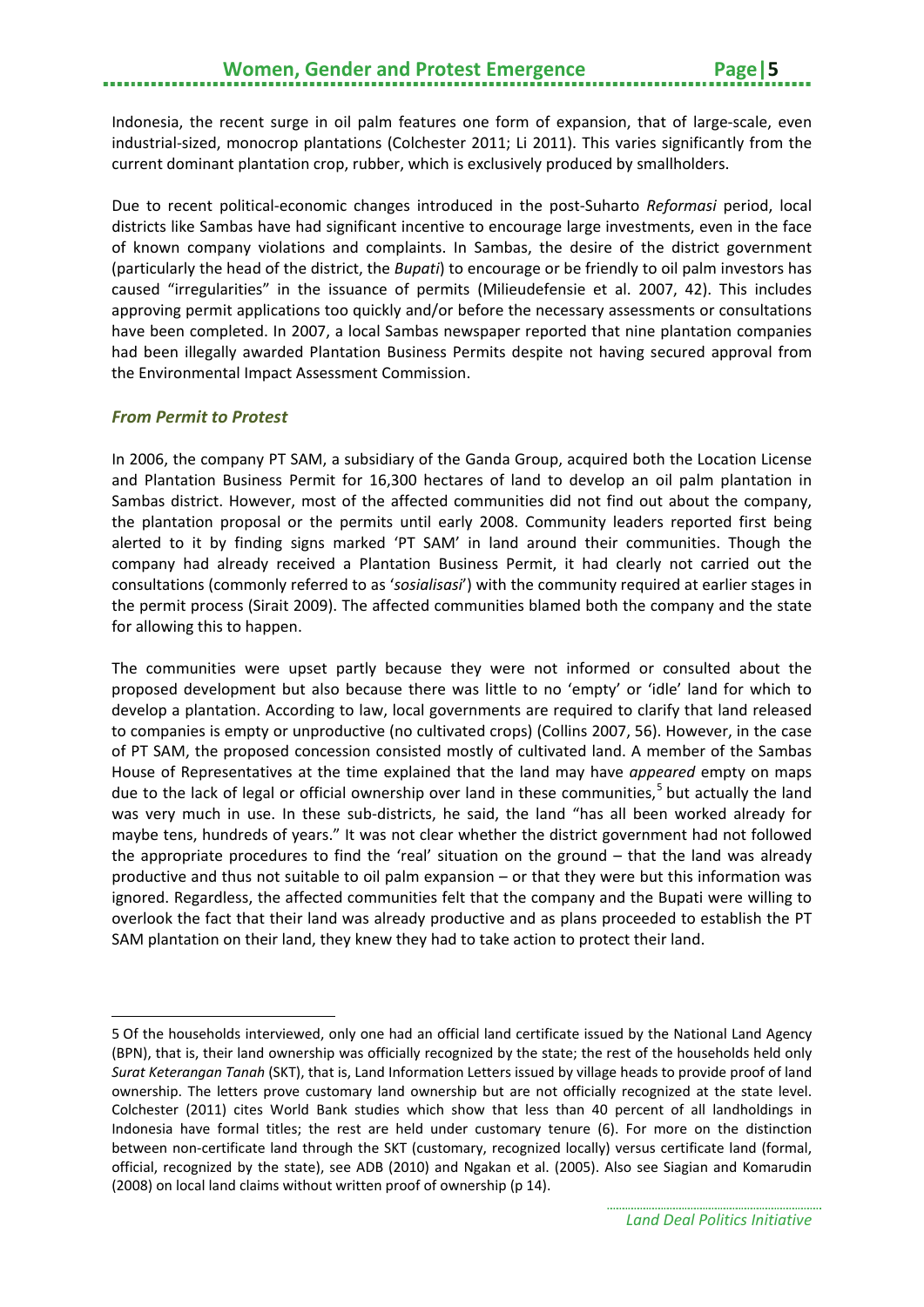First, community leaders and NGO representatives initiated a long series of community meetings which led to the formation of the first grassroots peasant organisation in this region, which they named the Peaceful Farmer's Union (STSD). Newly united, representatives of the affected communities embarked on a series of hearings at the district-level House of Representatives (DPR) to voice their disapproval at the proposed development. They pointed out that all or most of the land in their communities were already cultivated by smallholders (and thus not appropriate for a large-scale plantation) and provided evidence that PT SAM was already illegally planting oil palm seedlings despite not having the required permit. Over the span of a few months a total of seven hearings were held at the DPR, one of which involved upwards of 300 villagers. But no action could be taken as the Bupati did not attend any of these hearings.

The Bupati finally agreed to meet with the affected communities. According to a local community leader, over a thousand people from 11 villages came to meet with the Bupati on this occasion. The crowd was able to tell the Bupati directly that they rejected the proposed plantation. In response the Bupati promised to withdraw the company's permit. However, the letter that followed outlined the Bupati's plans to temporarily suspend the company's activities in the area, rather than permanently revoke their permit as he first promised. In light of this development, the community leaders decided it was time to try a new strategy. With the help of NGO partners, they organized a protest, rarely if ever seen in Sambas, to push the Bupati to respond to their demands.

On the morning of June 24, thousands of protesters assembled outside the DPR building in the small capital of Sambas. Together, they marched to the Bupati's office and stood outside demanding to meet with the Bupati. When they were told that the Bupati was away, they said they would wait. Many were committed to staying there as long as they had to, even overnight, to resolve the issue. The Bupati eventually arrived in the early evening. He climbed on top of a truck, from where protest leaders had been rallying the crowd, and announced that he was withdrawing PT SAM's permit to the land. For most protesters this was a sign they had successfully defended their land and over one year later, the oil palm company had not returned.

#### <span id="page-9-0"></span>**3 Introducing the Women Protesters**

In-depth interviews were conducted with 42 women from across five communities that participated in the protest (Sebetaan, Sekuduk, Senujuh, Teluk Durian and Terikembang). Consisting of women young and old, married and single, with children and without, and with varying levels of education and literacy, the group of women protesters is surprisingly diverse. There are also notable differences between these women in terms of land size, land use, sources of income and experiences of poverty, revealing how prevalent differentiation is even within a sample of rural women from a concentrated geographic area. This reinforces challenges that have been previously made to concepts of an essentialist 'peasant' class, let alone a unitary 'rural woman' (Bernstein 2008; Bernstein and Byres 2001; Carr 2008). It also helps to remind us that oil palm is being introduced into already socially differentiated landscapes (Dauvergne and Neville 2010; Pye 2010).

The majority of the women protesters have less than two hectares of land, though there is great differentiation in land size and production across the protesters and between communities. Almost all the women have fuzzy or insecure tenure over the land they claim as their own. There are some women, and some communities, that still grow some or most of their own food for direct use, but more who produce for sale and purchase most or all of the food. Both in terms of shifting prices for selling rubber and purchasing rice and other foodstuffs, these rural women are very much reliant on the market. Selling crops to buy their food does not appear to be a new phenomenon in the area. Many of the women trace their rubber-producing, and therefore more or less market-dependent, livelihoods back many generations.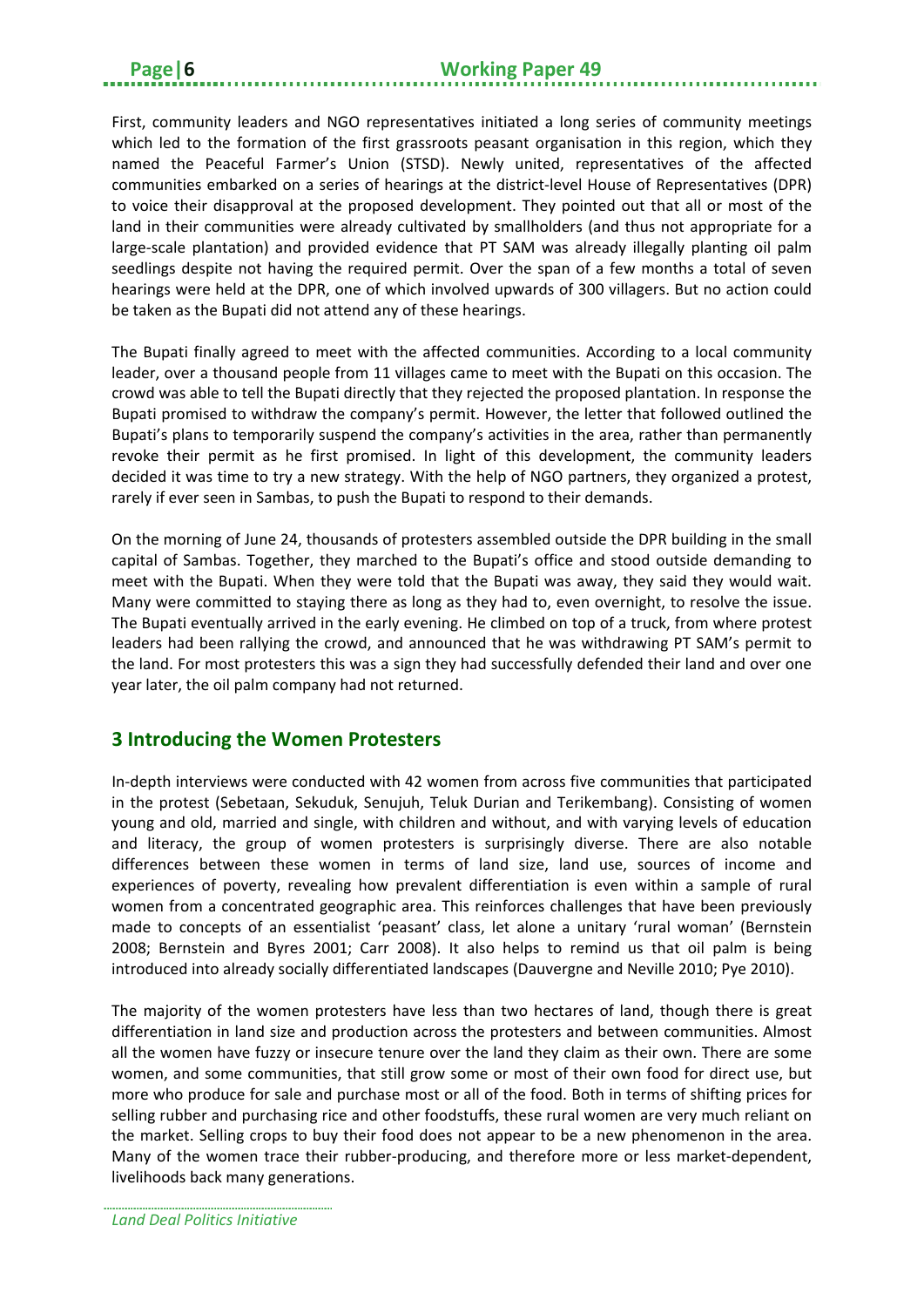Several of the women confidently said that their daily incomes were sufficient to meet their household needs, but many others were hesitant. Almost all of the women highlighted the day-today nature of their livelihoods and the continuous threat this presents to the women's abilities to meet household needs, even for those who claimed to have sufficient incomes. At any one time the women say they can provide for their household, but changes in their environment, communities, households, and so on easily leads to insufficiency. Several women emphasized the day-to-day nature of their income and lives. For example, Risa (Sebetaan) said, "we live as the little people ... we work hard every day to get results." While most of these women report generally having sufficient income to fulfill household needs, the day-to-day nature of their livelihoods makes them vulnerable to fluctuations.

In this context, it may seem reasonable that some of the women would be open to the promises of "rural socio-economic improvement" (Rist et al. 2010, 1011) offered by the oil palm boom. However, this was not the case. Rather, the women protesters identified a range of possible repercussions from land dispossession, both material and intangible, that informed their decision to resist oil palm expansion in their villages.

#### <span id="page-10-0"></span>**4 Women, Gender and Protest Motivation**

Due to the existing gendered division of labour in their households and communities, the women interviewed tended to be the ones most responsible for working the land, growing crops for sale and subsistence, ensuring food security and raising future generations – all of which could be compromised by future oil palm development. During interviews, women protesters postulated that a new oil palm development could lead them to suffer especially from: polluted water; infringements on housing; cutting down current crops which could threaten reproduction on a daily (food insecurity) and generational (children's educational prospects) basis; a lack of new labour opportunities for women; and cultural changes in the community. Differentiation among households and communities means that the range of possible consequences discussed would not be evenly experienced in these communities or even across the sample of women protesters. However in general, already existing gender inequalities suggest that women are likely to suffer disproportionately from future oil palm development (with some women even more vulnerable than others).

Throughout the interviews, women drew from their gender roles in society, as mothers and grandmothers, to legitimize concerns about the future of their families and communities due to oil palm expansion and thus justify their decision to protest (Beckwith 1996; Corcoran-Nantes 1993; Silvey 2003). Many of the women protesters chose to mobilize these gendered roles in protest motivation even though by doing so they risk reinforcing the unequal gendered positions that often exclude them from politics in the first place (Einwohner et al. 2000). The women's words clearly show how gender relations infuse protest motivation in Sambas and as such there is always the potential for a seemingly non-gendered struggle over land to simultaneously be about struggles over gender itself (Nightingale 2006).

The women were wary about the risks associated not only with oil palm development itself, but with the prospect of how the land would be controlled and managed, by a company rather than themselves. While their existing livelihoods may not have afforded them material security, at least they felt in charge of key decisions over the land and their livelihoods. They were not willing to trade this in for any promises of ʻimprovement.' In addition to the material impacts on the women and their families, the women focused on the potential loss of more intangible elements of their current livelihoods, that is, the ability to decide what happens to their land and, thus, their futures.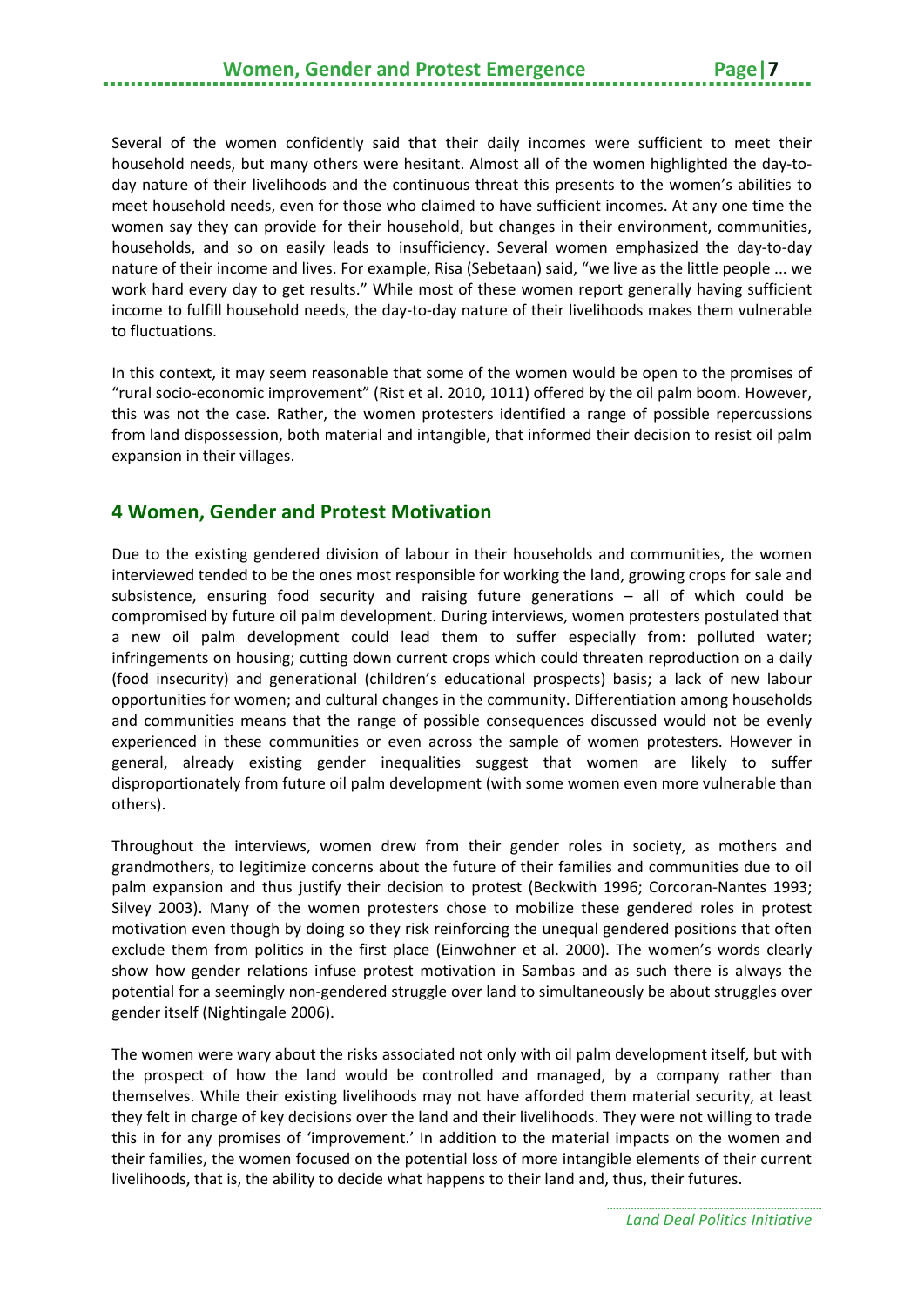#### *Land Rights, Control and Power*

Aside from the very real material consequences of oil palm development, the women repeatedly mentioned their fear of uncertainty, of a future dictated by others. While the sample of women protesters could hardly be considered a powerful group, their current relations with their land and labour allowed them a degree of agency. They were able to decide what was planted on their land and how. They were also largely in control of how many hours they worked, though certainly household power dynamics must also be taken into account. As such, when threatened with dispossession, several women expressed their concern with losing not just the material land and crops but the control and power they have to make decisions over these resources as well.

At least 26 women in the sample mentioned the implications that the proposed oil palm plantation had for their *hak*, or rights. Most discussed how the plantation threatened not only their land or property rights, but their right to decide what happened on their land and in their communities. The women believed that the land they had cleared, made productive and used every day to grow their crops was their land, regardless of whether their ʻownership' was recognized at local/customary or state/official levels. They believed that because the land was theirs, they had the right to decide what happens to or on the land. Whether it was defending the choice of their day-to-day crops or the long-term future of the land, the women clearly already felt ownership over decisions concerning their land.

However, the actions of the government and PT SAM to agree to initial land permits and physically stake out their land with wooden signs infringed on both the land itself and their right to decide. The women used the terms *merampas* (stolen) or *diambil* (taken) to describe what they feared was happening to their land or property rights. For example, Yana (Teluk Durian) gave the following reason for protesting:

*To defend our property rights that will be stolen by PT SAM … the feeling when PT SAM will enter [makes me] so angry, because our rights will be taken.*

One woman in the FGD in Sebetaan gave this reason for protesting against the oil palm development:

*Actually, it's not that we don't want palm. We just want to defend the rights to our land, that's all ... If the land is taken by the company, it means they have the right. That's why we don't want it.*

Despite considering it to be their land, the women were not consulted or considered in the land permit process. Mahsuri (Teluk Durian) describes how she first learned about the proposed oil palm development:

*The government came. Previously we went to a meeting in Sepandan at the primary school there. But he [the government representative] didn't do the right thing, he didn't ask. The community wasn't asked whether or not they wanted it. He just said ʻthere'll be palm oil'. But we were not asked, ʻladies and gentlemen, do you want palm or not?'. That was never asked. Then straight to the government who said a sign had already been made in the forest. He did in fact come with us. We went. But we were never asked whether we wanted it or not. They just put the signs up straight away.*

Worse, the women felt the company was taking their land in an overtly secretive or non-transparent manner. According to Siska (Sekuduk):

*Their gardens, which were given red signs. There are already signs. We were going to go tap enough to go home. Why is this in the garden? Done secretly ... Tomorrow we go to tap*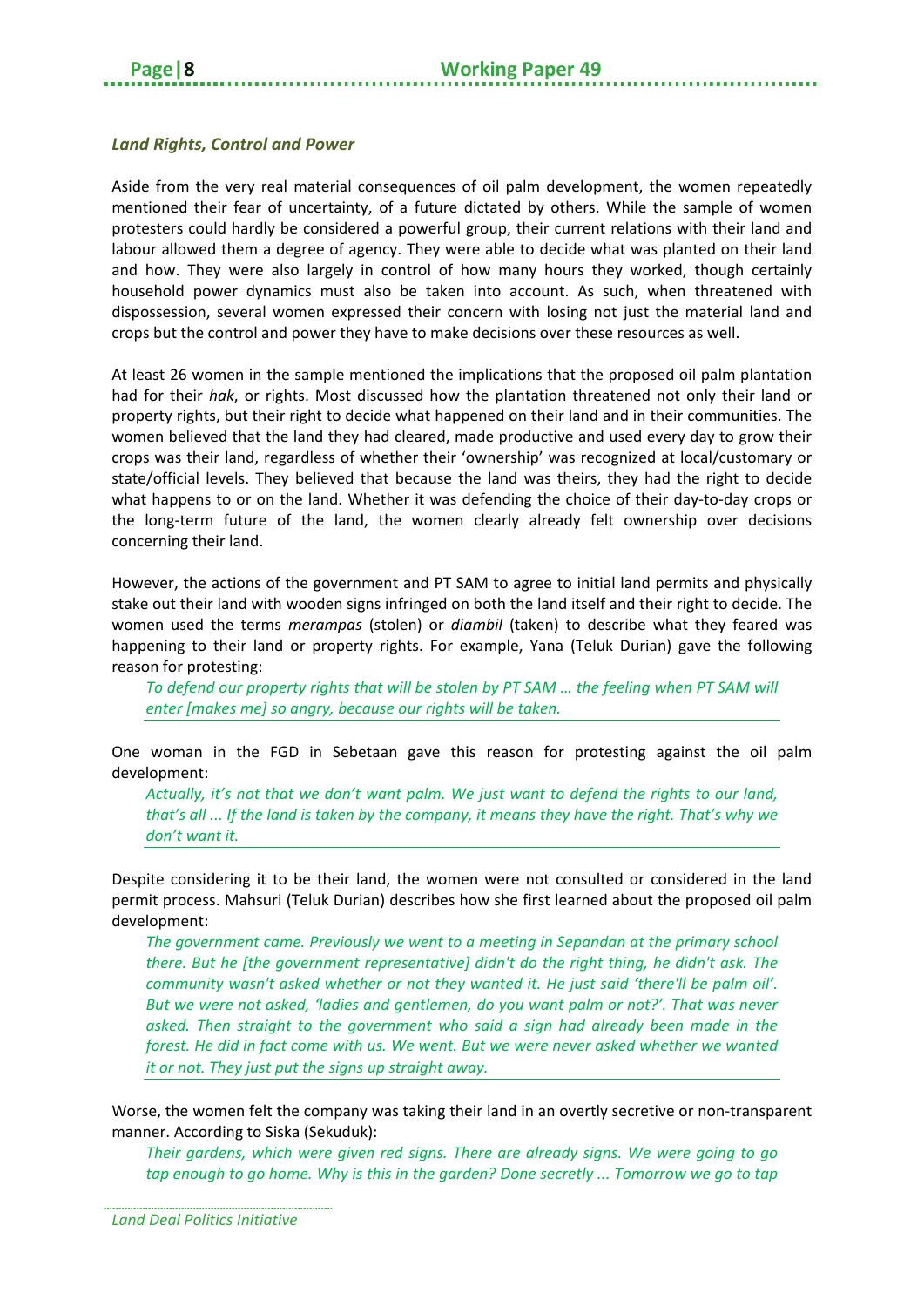### **Women, Gender and Protest Emergence Page |**

*and already there is a sign there. It is PT SAM, that is what it says on it. Then we were upset with it all. Asked each other when going to tap rubber. What is this sign, we said. It says there were people here, a sign from oil palm here. An oil palm company ... When people put the signs up we do not know. Maybe at night. Do not know. Secretly. Do not ask permission with the head of the village, no. They did not ask permission.*

Hirni (Teluk Durian) also said the signs were erected without consulting the people, infringing on their rights to what they own and on their decisions: "our right to fight for this. What we own must be fought for. It must not be taken by force." For these women, the way in which the government and oil palm company operated provoked serious concern not only for their rights to the land but also their rights to decide the future of the land.

If the land was taken, the women were worried about being subject to the control of the government or the oil palm company rather than being in control of key matters themselves. For example, Nursanti (Sebetaan) said:

*If palm oil came in, we would have to follow the company's rules. We'd be getting a wage. But like what we have now, we own it ourselves. This is our produce. We are the ones that decide what to do [with the land]. Like if we want to make rice fields. If we want to make a rice field, we make one. If we want to grow rubber, we do that. What if other people control the land? What about that? We'll have to follow their rules. For now, it's up to us, there are no rules we have to follow.*

#### Siska (Sekuduk) said:

*We are not willing for us here to be under the control of the government on our land here. So our yield / income is from only there ... we absolutely do not want to be under the control of the government. In order to be converted to oil palm.*

#### Fitra (Sebetaan) said:

*Because we don't want to give our land to be controlled. Because we own a little bit of land. [If palm came] we'd be controlled, that'd be terrible. That's why we didn't want to do it.*

Women were clearly scared that losing their land to the government and the company meant losing control over key decisions in their lives.

In addition, the women's current command of their land allowed them to be largely in control of their labour (though this is mediated by household-level gender relations). The women feared that losing their land to the oil palm plantation would change their status from farmers, who are in control of their own labour and the fruits of their labour, to wage labourers subjected to company rules and lower wages. Saleha (Sebetaan) said she wanted to defend their rights as farmers to work on their land:

*I defend our rights as farmers. Our work here. How not to feel heartache. Hate. What to do if they take our gardens, our land? Every day we work only on this.*

Ryani (Sebetaan) gives insight into her desire to not be under the control of the proposed oil palm company:

*The important thing is we love our land and are worried it'd be taken. Even though we produce only a little bit, we still love it. We do not want to become coolies [day labourers]. We still want to use our own muscles to do our work. Even though we produce little by little, we still, still sure we don't want to be influenced like that.*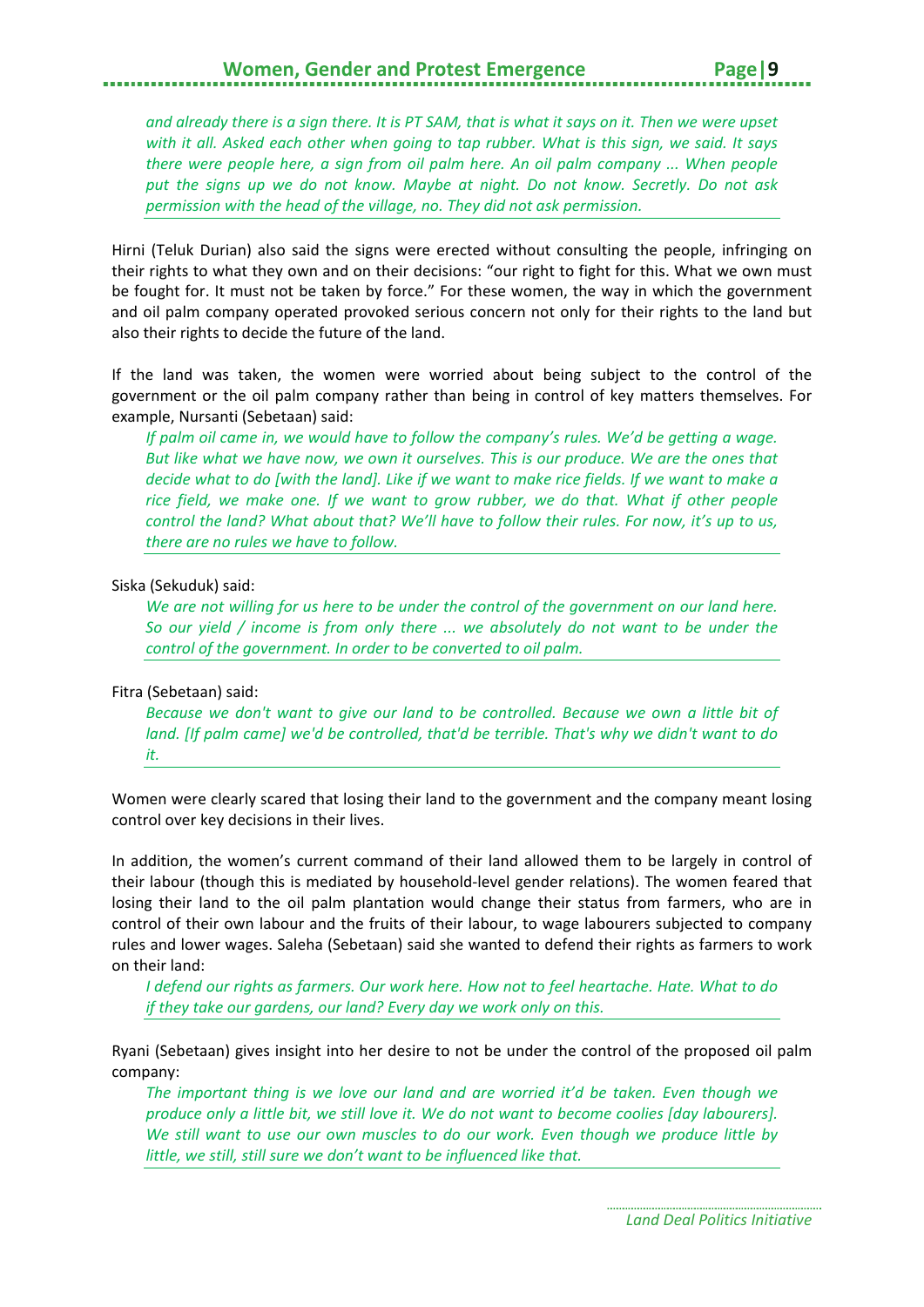Though their current livelihoods were difficult, at least they were in control of their work.

Being forced into a wage labour market laden with gender bias would not only compromise the current power they derive from deciding their own labour, but may serve to exacerbate existing gender inequalities and further disempower women in their households and communities. Though participation in the labour market is sometimes thought to help women to secure financial and, thus, social autonomy, Gunewardena's (2010) study of women's incorporation into capital-intensive sugar plantations in Sri Lanka shows that it can instead result in "reduced autonomy and decisionmaking power, increased subsistence insecurity, and social and economic dependence on males" (374). Due to wage differentials between men and women workers, differential placement in the hierarchy of agricultural labor and women's reduced decision-making (as compared to subsistence farming), women's higher participation in agricultural labour markets actually lead to their further disempowerment.

While many women only hinted at matters of decision-making and control, a few women also directly mentioned the term *kuasa*, ʻpower', as being at stake. For example, Nurul (Sebetaan) said:

*We are scared it [our land] is taken. Aware, already taken by the government we cannot again berkuasa [be powerful, masterful]. What about our daily livelihood? … Anyway, very disappointing for our land. If it is already taken by the government, difficult. Even though now it is difficult. How much more if it [our land] is taken later.*

Mardiana (Senujuh) provides her perspective on the danger of having their land and, consequently, decision-making power taken over by the proposed oil palm plantation:

*A concern with there being palm is that the right or sovereignty of the people will be destroyed. So because with the existence of palm, the people will already be in a palm environment, in the company's environment. So the people will be regulated by the company. So the people's sovereignty, the community's sovereignty, will be tugged at. Previously the people were free to collect, if they wanted to work there, if they wanted to pass by the region. So with the coming of the company, the company's regulations would have to be followed closely, if we go into the company's area, we have to report. Every time we go in or out, it's compulsory to report. So where is the people's freedom now? ... our area to be controlled by company people? And indeed this is the consequence. That it is the company that is powerful. And so the people no longer have power ... Independence of the community is lost with foreign culture, this is what is feared. Worried.*

These viewpoints reveal the women's fear that the oil palm development would signal a significant transfer of control and decision-making power to the company and/or government.

Mardiana (Senujuh) blames the large-scale nature of an oil palm plantation for leading to control over key decisions being transferred from the community to the company. She said:

*Not rejecting palm. But rejecting the system. Because palm is a plant too ... we respect it as well because it's a plant. So we accept palm ... It's not palm that we reject, but the system and management. To continue it is indeed not just palm, but the name of a large-scale plantation that is not accepted. Because large plantations will hurt many parties. Even though they promise prosperity ... Because large-scale is only controlled by a few people. So the vast territory is controlled by only a few people. That is the reason to reject [palm] ... So do not accept it because the community's rights to utilize, manage and use land as it was used by generations past, now changes functions. It is no longer the community who manage and use it, but the community there only become characters / actors. Characters below it, if it is indeed already controlled on a large-scale.*

*Land Deal Politics Initiative*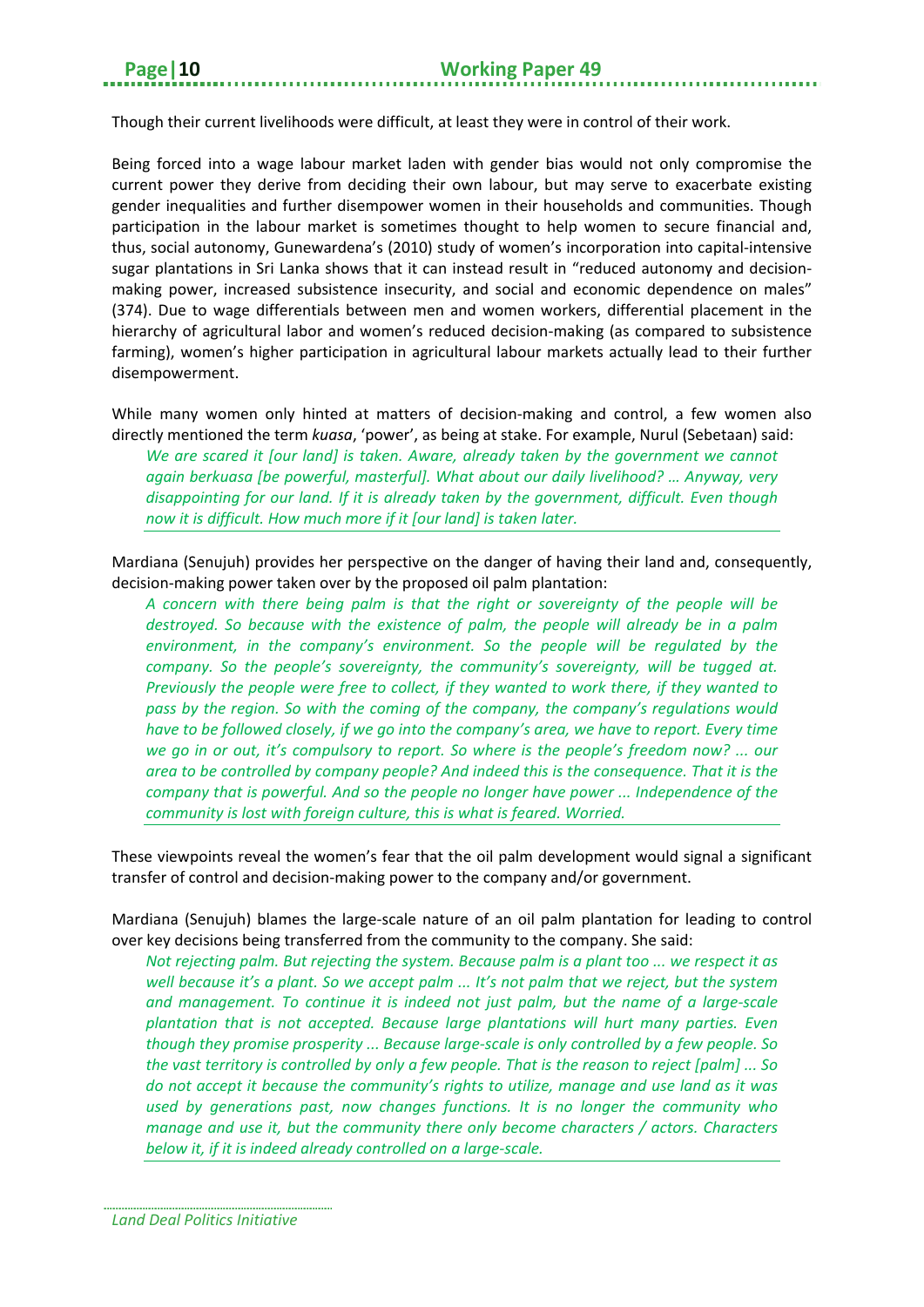## **Women, Gender and Protest Emergence Fage | 11**

Mardiana's perspective is backed up in part by the recent World Bank and IFC report (2011) which found that large monocrop plantations tend not just to deprive people of their mixed livelihood strategies, but can cause the communities to "lose the autonomy and self-sufficiency associated with traditional subsistence practices" (20). Potter (2008) also finds that by reducing communities to labourers or smallholder out-growers, oil palm expansion can restrict local people's capacity for independent decision-making (1).

In many ways, having control over their land provides the women with some degree of agency or decision-making power over daily decisions related to their livelihood, like what crops to plant and how much to work. But, as will be explored in the following section, their ability to exert or exercise influence or decision-making power at any scale beyond their plot is limited and could be further compromised by the introduction of oil palm. White and White (2012) find that when an oil palm planation was established in a nearby sub-district, women's rights to make decisions over their land or community were undermined. The oil palm company only consulted with community leaders and household heads, all men, who then decided to allow the plantation. Women did not receive knowledge about the proposed plantation nor did they have a way to voice their opinion on it: "the voice of the men was considered to be the unanimous voice of the villagers" (White and White 2012, 1012). Gender-specific norms of leadership and meeting participation meant that women were excluded from the decisions that led to the oil palm development in their community and which has since exacerbated gender inequalities, "undermining the position and livelihoods of women in this already patriarchal society" (White and White 2012, 1015).

As previously mentioned, several women identified themselves as the ʻlittle people,' or in positions of relative poverty and disempowerment. Lastri (Sebetaan) said, "we are the little people that are tread on." However, this section has shown that women's current relationship with the land affords them some degree of decision-making power. As such, when the government (in giving the permits) and the company (in staking out the land) started to infringe on their land, it was an affront to these women's perceived rights over the land and to any control and decision-making power they have on that land, as well as to their livelihoods and futures. In effect, women were just as much concerned about losing the material benefits derived from land as losing the "effective access to, control over, and use of land," what Borras Jr and Franco (2010b) refer to as ʻland sovereignty' (34).

When the women spoke about their rights they talked about them being stolen or taken. But they also discussed protecting (*mempertahankan*), defending (*membela*), claiming (*menuntut*) and fighting for (*perjuangkan, merebut*) their rights, not only to their land but to make decisions about their land. In doing so, the women made it clear that they did not accept the existing infringement on their land and their rights passively. Rather, for the breadth and depth of the reasons documented here, the women chose to turn to protest for the first time to assert their right to the land.

#### <span id="page-14-0"></span>**5 Women, Gender and Political Opportunity**

Having sufficient motivation to defend their land, however, does not automatically result in political action. Gendered political opportunities condition if women act and through what political channel. In this case, women participated in the informal sphere, using a demonstration (considered a relatively ʻconfrontational' tactic of protest) to put pressure on state officials (Taylor and Van Dyke 2003). Considering that these women in Sambas are largely apolitical, it may seem surprising that they chose to engage with this "novel, dramatic, unorthodox and noninstitutionalized" (263) form of political expression. But perhaps it is precisely because they are marginalized from ʻnormal,' institutional or formal political spaces that they felt they had to engage with unconventional or informal channels of politics like protest to make their demands to those in power.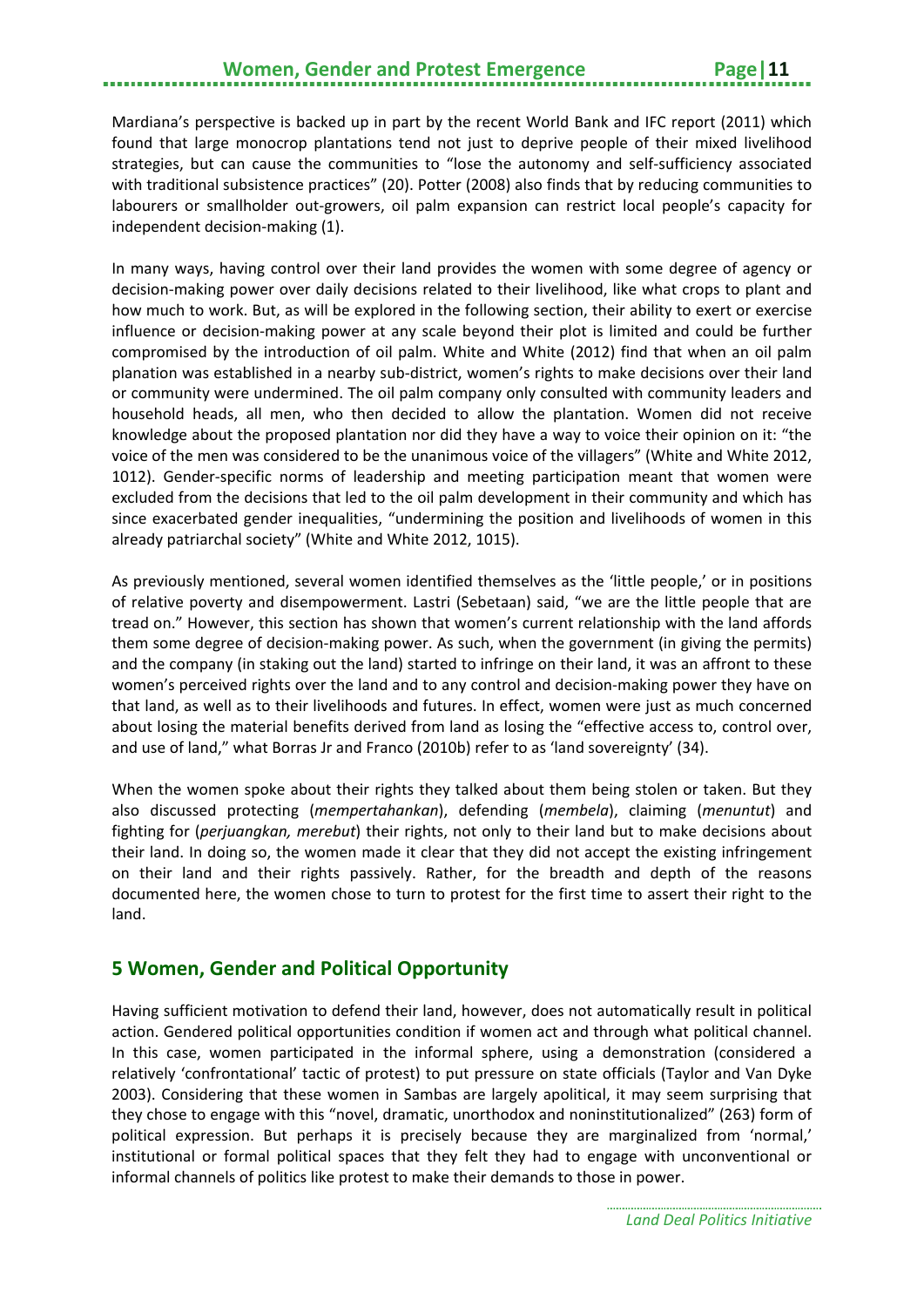Women had strong motivation to reject oil palm development, but what political opportunities, formal and informal, did they have to defend their land, livelihoods and communities?

#### *'Formal' Political Opportunities*

This study found that women in Sambas are underrepresented in formal political leadership positions (see Table 7.1). A further investigation of women's participation in local decision-making processes showed that among the sample of women protesters few participate and even fewer take an active role in them. Though it is unclear what proportion of women protesters ascribe to gendered norms around who *should* attend village meetings and what they should do there, in reality men continue to dominate village meetings in Sambas (in attendance, leadership and active participation) and, thus, the key decisions in rural communities that impact both the men and women who live there. This means that women are rarely, if ever, part of the formal political processes that lead to the establishment of oil palm plantations in the first place.

#### Table 1: Women's Representation in Politics in Indonesia (2010)

| Institution                                | Number of women<br>(out of total) | Women as percentage<br>of total population |
|--------------------------------------------|-----------------------------------|--------------------------------------------|
| <b>Houses of Representatives</b>           |                                   |                                            |
| Indonesia - House of Representatives       | 101 (out of 560)                  | 18.0%                                      |
| $(DPR-RI)$                                 |                                   |                                            |
| Indonesia - All provincial Houses of       | 288 (out of 2008)                 | 14.3%                                      |
| <b>Representatives (DPR Provinsi)</b>      |                                   |                                            |
| West Kalimantan - Provincial House of      | 4 (out of 55)                     | 7.3%                                       |
| <b>Representatives (DPR Provinsi)</b>      |                                   |                                            |
| Sambas<br>– District<br>0f<br><b>House</b> | 3 (out of 40)                     | 7.5%                                       |
| Representatives (DPR Kabupaten)*           |                                   |                                            |
| Leadership                                 |                                   |                                            |
| Cabinet members (Indonesia)                | 5 (out of 34)                     | 14.7%                                      |
| <b>Governors (Provincial)</b>              | 1 (out of 33)                     | 3.0%                                       |
| Mayors / Bupatis (District)                | 10 (out of 440)                   | 2.3%                                       |
| Village Heads (Village)                    | Unavailable                       | 3.9%                                       |

Source: UNDP Indonesia 2010 (except for \*)

\*Latest data from period 2004-2009 (BPS Provinsi Kalimantan Barat 2009)

Upon receiving information about the proposed oil palm plantation, local community leaders (all men) attempted to resolve the issue through conventional means in typical formal political spaces, that is, via meetings and hearings with political authorities at the village and district levels. Only ten (of 42) women reported attending one of these events. Of the ten, most went to oil palm-related meetings in their communities. Only two went to one of the many hearings at the House of Representatives in Sambas. Despite having what could be considered ʻsufficient' motivation to reject oil palm, the meetings and hearings did not seem to offer women opportunities to take political action against the development.

Several women said they did not go to them because they were only meant for men. Women like Maziah (Sekuduk) said her husband went so she did not. Ryani (Sebetaan) said only her husband was invited to the first meetings in the village where "the men heard the information." Later on in the process, Ryani did eventually attend one of the hearings in Sambas but said she was the exception, that it was almost all men there: "only a few of the people who went to the council office were women." While Melati (Teluk Durian) did attend the meeting in her village with the Bupati, she was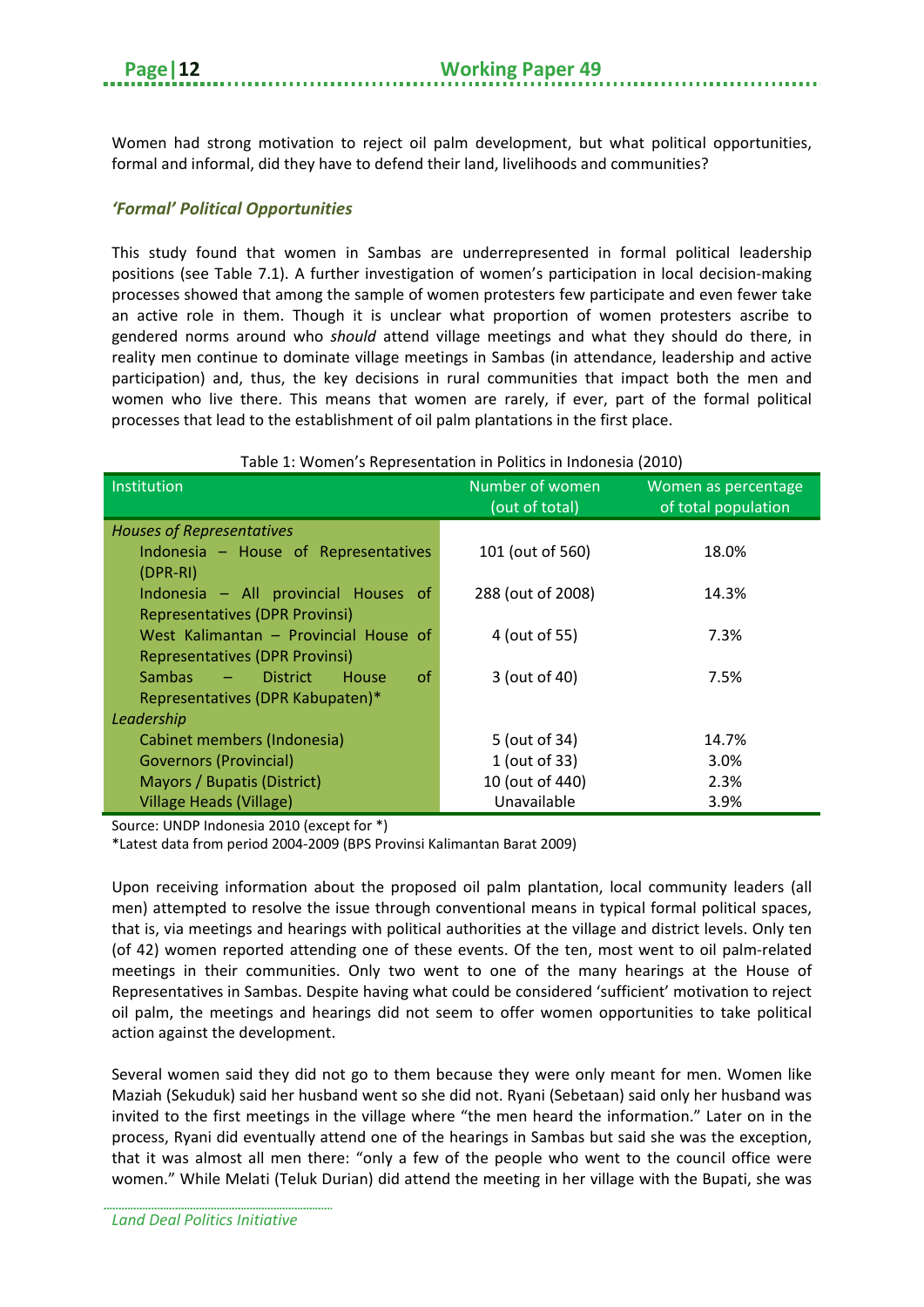## **Women, Gender and Protest Emergence Page**

clear that it was only men who spoke to the Bupati: "the men here talked with the Bupati." Lusi (Sebetaan) said she did not go to the hearings because they were mostly meant for men:

*Hearing in the Office of Representatives, at that time often men. So not for us to be concerned with. We go to the protest.*

In this quotation, Lusi reveals that certain political spaces – like those involving the House of Representatives – are more the ʻconcern' of men, whereas protest seems to be more inclusive.

Considering how the formal political sphere largely excludes or marginalizes women, it is hardly surprising that the pre-protest meetings and hearings, which were held in the manner of conventional or typical formal politics, also largely excluded women. For the most part, women were either excluded from the meetings (or not actively included) by the male organizers or felt themselves that it was inappropriate for them to attend. For the few women who did attend, they report only listening while the men spoke. In another case of threatened dispossession in Sumatra, Ramadhanti (2011) also finds that in grassroots resistance meetings, men dominate the meetings and women rarely attend or, if they do, are not asked to speak. This discussion shows that it is not only in the formal political processes that lead to the establishment of oil palm plantations but also in the formal spaces of politics that attempt to counter or overturn such developments that women are excluded or marginalized.

Is there a relationship between their exclusion from the formal political sphere and these women's eventual engagement with participation in informal politics? Drawing from previous contributions by Agarwal (2000, 2001), Hart (1991) and others, it appears that exclusion from formal politics provides a kind of ʻpush' factor for women to engage in more unconventional or informal politics. Because women in these communities in Sambas lacked access to or influence over formal political channels, they had few political opportunities other than informal politics (in this case, a demonstration) to defend their land. This section emphasizes the interrelationship between formal and informal spaces of politics, recognizing that women's engagement with informal or protest politics cannot be understood in isolation but in how it relates to, and is produced by, participation (or nonparticipation) in formal politics.

#### *'Informal' Political Opportunities*

As opposed to 'formal' political opportunities, the way that 'informal' political opportunities emerged in Sambas seemed to encourage women's participation. It could be argued that the unique nature of protest helps to diminish or mediate some of the gendered barriers to participation in the formal political sphere.

One barrier was feeling a lack of legitimacy due to low education and literacy levels. But perceived intellectual or educational barriers are not as significant in a protest as in a meeting. Also, protests tend to be less time-consuming and so women do not have to sacrifice or compromise their household responsibilities to the same extent in order to participate. Although the women who attended the protest said it was difficult to leave their household duties for the protest, it was only for one day. Some even reported completing their tasks first before joining in the protest and a few brought their children along with them. Attending a demonstration is a relatively low risk and low effort action in terms of time and energy (McAdam 1986, as cited in Taylor and Van Dyke 2003), thus making it more feasible for women to participate than the series of meetings and hearings that preceded the protest.

One of the main gendered barriers to women's participation in the public sphere was that men should be the primary meeting-goers or the sole ʻpublic' face of the household. However in regards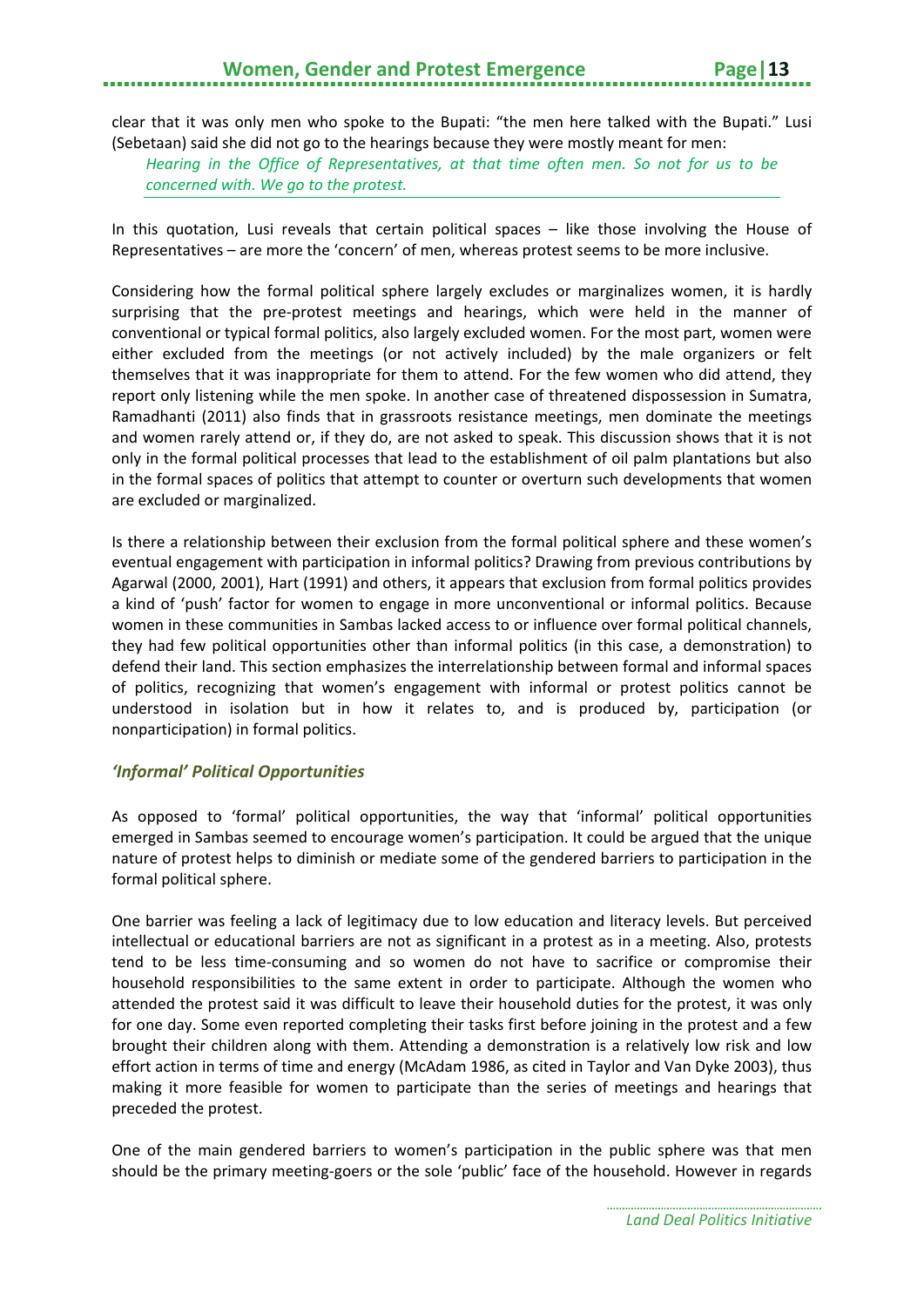to protest, many people expressed the opposite viewpoint, stressing the importance of women attending the protest *in addition to* men; that men could not go in place of or rather than women in protest. Like many of the protesters, Wati (Teluk Durian) said she does not attend village meetings because her father represents her there. However, when it came to the protest she said it was ʻimportant' to go *as well as* the men. Interviewees (women and men, protesters and non-protesters alike) were clear that one of the key elements to making protest a success was involving as many people as possible, demonstrating to all concerned the sheer number of people (regardless of gender) who rejected the oil palm development. As such, women felt encouraged to go in order to bolster numbers in a way without parallel in the formal political realm.

While the unique nature of protest may help to diminish some of the typical gendered barriers to participation, the gender relations that produce marginalization in formal political spaces also condition these informal political spaces. While relatively new, the spaces of informal politics such as protest are hardly empowering in and of themselves. In this case, women decided to participate not because of the mechanisms of protest itself, but because they were specifically invited to do so by key actors.

A typical barrier to women participating in the public sphere was lacking an invitation. In formal politics more generally as well as in the meetings around oil palm, women said they did not participate because they had not been invited to do so. In contrast, the majority of women mention being specifically invited to join the protest in order to enhance the number of protesters. For example, Siti (Teluk Durian) said, "invited to participate so it is busy ... were given orders to make it crowded." Hikmah (Sebetaan) said once she was invited, she felt that she had to go, "invited by my friend to join. If I do not join them it is bad also. Everybody is going, so I go also."

The women protesters said the NGO Gemawan was instrumental in including women in the protest. Titin (Sebetaan) said, "all the women went together to Sambas, because Bang Tomo [Gemawan] said the women should go to Sambas to demand our rights, so they went." Also, Ryani (Sebetaan) said:

*Don't agree with palm. So what should we do? Bang Tomo always comes here, Bang Tomo, Bang Syahrial, Bang Fajri, do you know them? [Our] friends from Gemawan ... How can we [women] find a way to be invited, if we want to demo? We want to fight, and so how do we demonstrate? Want to demonstrate, want to know how we can reject palm. They [Gemawan] agreed with the men that us women were already ready, want to go to the protest.*

Leviana (Sekuduk) explained how Gemawan suggested that women join the protest in her community as well:

*At that time some villages [wanted] a demonstration. So us women because curious. Finally, we also joined in the demonstration. At that time there was also a suggestion from Gemawan. They said, do the women want to make progress? Whereas usually women are only in the back, listening, listening, and listening. Now is the time to go forward. We see the reality, what a demo actually is. Rather than we only watch on TV.*

By specifically inviting women, Gemawan and the rest of the protest organizers opened up the opportunity of informal political action to these women.

While informal political opportunities are not empowering in and of themselves, this particular case shows how specific encouragement by protest organizers help to open up protest as a new political opportunity for women. In addition to this, individual women also had to decide to join. Considering the multiple barriers to protest participation in these communities, deciding to protest was hardly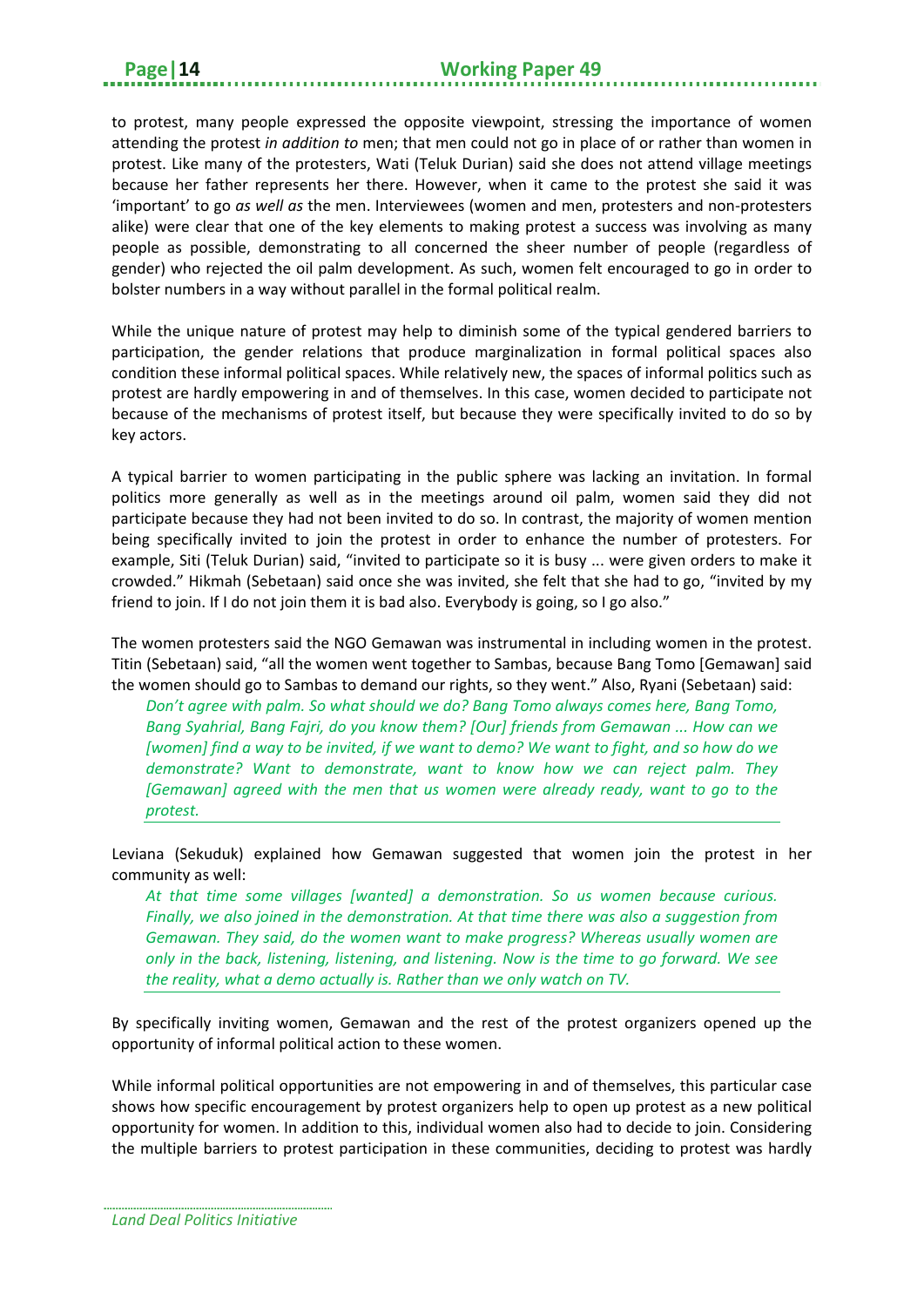easy or automatic. Women protesters found various ways to explain or justify why they made the unprecedented decision to participate.

The overwhelming majority (38 of 42 women) made it clear that they chose to attend the protest of their own accord, out of their own conscience or because they felt it was right. For example, Seruwati (Teluk Durian) said she joined the protest "because of our own conscience ... from the depths of our hearts." Melati (Teluk Durian) said it was a "problem of our souls." That said, a few women said they were forced to attend the protest, in particular by family members. Karima (Terikembang) said she attended because she was following her husband's wishes:

*My husband says to go, I go. If he says no, then no ... Because the head said we were going [to the protest], we go.*

There was also more subtle pressure to attend. Nurfitri (Sebetaan) was made to feel guilty about not attending, saying "people said if we do not go later our land will be taken. It means we do not care, they say, if we do not go." Similarly, Nursanti (Sebetaan) conveyed her understanding that she had to attend or she would lose her land:

*It is like if we do not go, it is like we give our land to those people ... If we do not go it is like we agree ... so we went.*

Despite these few accounts of women feeling forced or pressured to attend, almost all said they were not unduly influenced to attend and did so of their own accord.

The women protesters said their deep anger, fear or sadness about losing their land and their right to decide drove them to protest. They said it made them feel enthusiastic, strong and/or brave. Risa (Sebetaan) remembered how she felt upon hearing the news of the proposed plantation:

*It meant we became not scared to speak with the village head. The feeling was we dared to do anything. We said what the situation was, we were brave.*

It made women feel like the men and, like the men, capable of taking political action. Ryani (Sebetaan) said she had to demonstrate because she felt "like the men ... I also feel how the men feel. If the men are angry, the women are also angry." Wati (Teluk Durian) also said that regardless of man or woman, they have to defend their land:

*People, basically, they feel of one heart, to make it [the protest] crowded. I like it. Men, women, both want to defend it, the same.*

Risa (Sebetaan) said she felt so strongly about the issue that she would not lose, even though she was fighting men: "we will not give up. Even though they are mostly men, and we are women, we will not lose."

Though nine of the women said they were initially scared to protest, many more (15 women) said they were far more scared by what they perceived as the alternative – losing their land. Women said they did not feel scared because they knew they were in the right, even if family members tried to tell them not to go. Maziah (Sekuduk) said her mother was scared on her behalf:

*I am not scared, Mom, I said to her. I am ready to go to the protest ... [My mother] was scared. ʻLater what will happen?' ʻI am ready. My husband is also going', I said to her. 'I'm not scared. How will it be if our land is taken, Mom? How will we go tap rubber,' I said to her. Only then she was silenced. [She] didn't interfere again.*

Both Saraswati and Melati (Teluk Durian) said they were so angry or upset about losing their land that they were not only brave enough to go to the protest, but were willing to go to jail or die for it.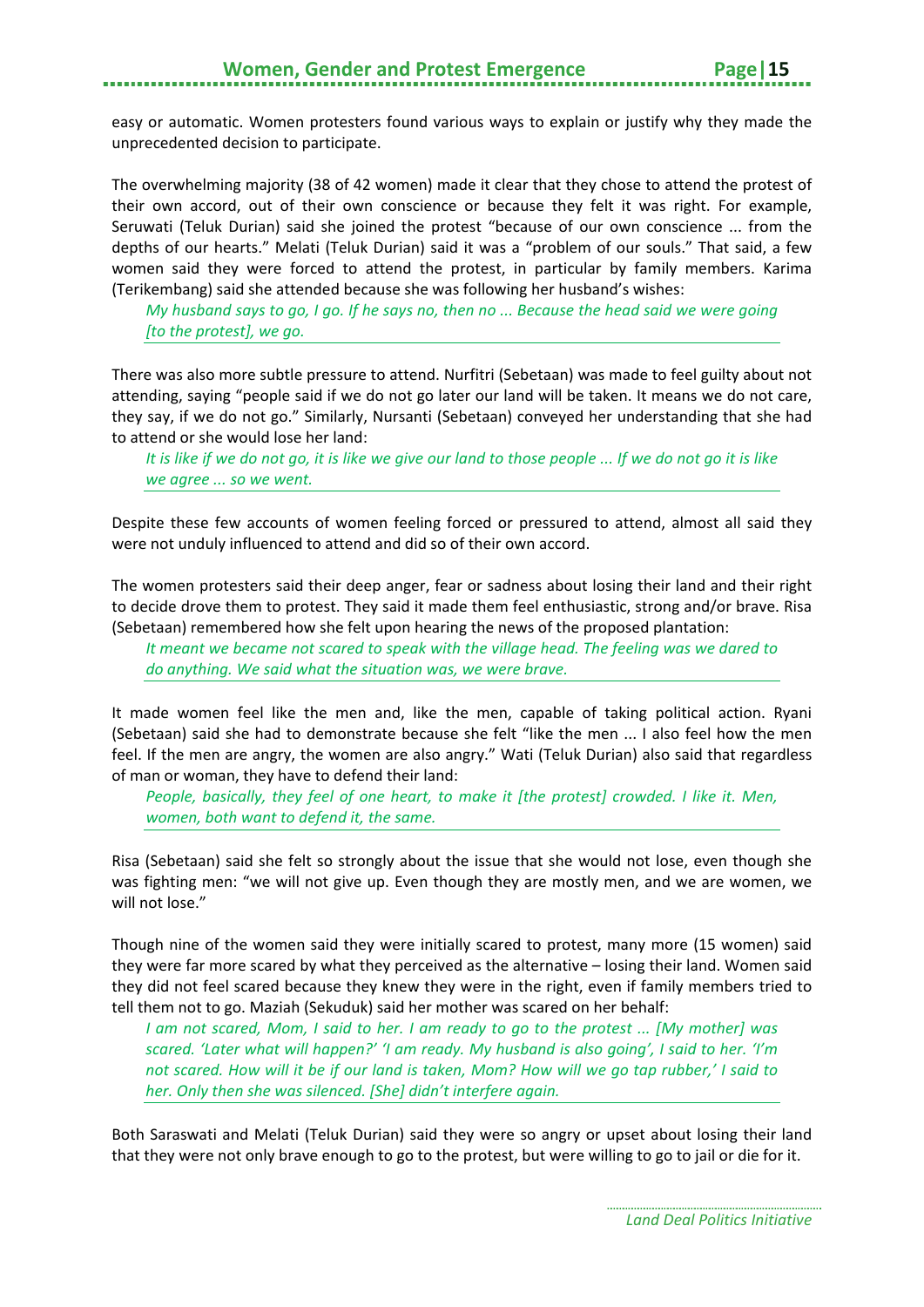A fair number (11 women) also said they wanted to attend out of curiosity. Despite having seen protests on television, they did not know what it was like to actually see it in real-life or try participating in it. Sari (Sekuduk) said:

*A protest had never happened here. There are those seen only on TV. So what is it like to protest directly? Like that? If on TV, almost every night we see on the news. So it is like that. So, go. I want to see it also. Only want to know how it is ... I want to know how a real protest is ... Just want to see what the atmosphere of a protest is like first-hand. Just curious.*

The fact that the protest was unprecedented may have served as a barrier to some would-be protesters. But for these women, the novelty of it actually contributed to their desire to participate. This is fairly common as Whittier (2003) finds that ʻneophyte activists' do not need previous experience with protest but can easily conceptualize of them due to media depictions.

The women protesters used the failure of (mostly men's) conventional or formal negotiations with public officials to justify their decision to engage with protest. Lusi (Sebetaan) said that the men's efforts to convince the Bupati to overturn the decision had failed, with Lastri (Sebetaan) hinting that the ʻgentle' nature of meetings and hearings would not put on appropriate pressure to solve the problem:

*It cannot be done in a gentle way. Are not given a decision. Always go to the council offices [DPR]. They do not care, they do not notice. So that is why [I protest].*

Sari (Sekuduk) also said that the meetings and hearings would not draw sufficient attention to the matter:

*If it is not so big, if we just relax only, resist subtly, then maybe people assume that it is not important. ʻPeople don't care', like that.*

As previously described, women protesters often described themselves as the ʻlittle' people, feeling like the ones making decisions about the land, whether the Bupati, legislators or the company, just did not care about them or listen to them. The failure of the meetings and hearings to convince the Bupati to withdraw the permit proved this. In so doing, it justified the use of more ʻconfrontational' tactics like protest to force the authorities to pay attention to their demands.

Several women stressed that while they had hoped to solve the matter with more ʻgentle' tactics, they were eventually forced to take the unprecedented measure of protest to put pressure on the Bupati. According to Hirni (Teluk Durian), "going through a peaceful path does not bring results." Similarly, Athiah (Teluk Durian) said, "with a peaceful way we cannot. But with protest we can be heard." Melati (Teluk Durian) explains:

*When there was no kerosene, we didn't demonstrate. Have we ever demonstrated? No, never. Petrol prices went up, I said, did we ever demo, I said to him. All the expensive things, rice, did we ever demo? But for rubber, we would dare to die. It would be better if we were killed rather than our rubber.*

Yana (Teluk Durian) said that they had never even considered protesting for other issues before: *If we have a problem with [the price of] basic foodstuffs, problem with kerosene, gasoline or other goods rising, we have never protested. Whatever it is, we have never before protested. When our rights were taken away by the Bupati, we were very angry.*

Yana makes it clear that when it came to their land, the community had to try a tactic (protest) they had never tried before. Similarly, Mardiana (Senujuh) said: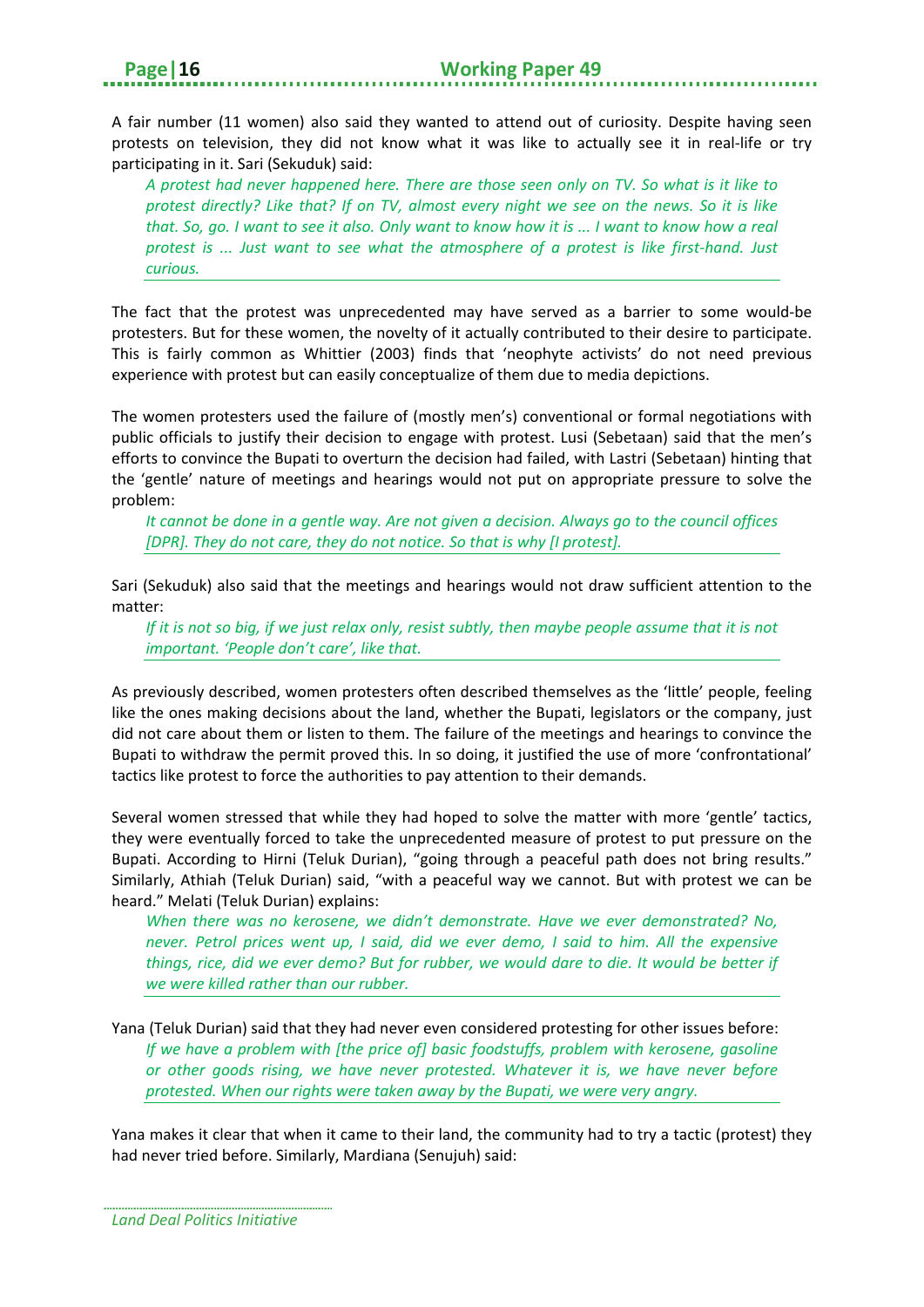*[Protest] is the path when all the other paths have come to a dead end. Ya, we are forced to demonstrate. Because other factors were not paid attention to, with hearings, conveying our opinion, they didn't care about that, so we were forced to get together.*

The unsuccessful attempts to pressure the Bupati in the lead-up to the protest caused women to lose faith in ʻgentle' tactics. As such, women often repeated that they felt forced to protest as a matter of last resort. As Meyer and Reyes (2010) emphasize, protest emerges not just from having grievances, but from the ʻbelief' that the situation can be changed; from the perception that a political opportunity (like this protest) will make an impact.

The space of protest is hardly an empowering space in and of itself. In this case, individuals (protest organizers) acted to specifically invite or encourage women to participate, thus serving to open up the space of protest to women in an unprecedented way. Individual women also had to make the decision to join the protest, which was not easy or automatic. It required, as many mentioned, individual qualities like bravery, enthusiasm and strength, even curiosity and feeling they had no other means of affecting change. The actions of both protest organizers and women protesters alike show that while gender power relations often act as barriers to participation in the public sphere these may be modified or negotiated to change perceived opportunities around women's political participation. These actions show that there are ʻcracks' in the wider gender norms around women's public participation and that these cracks are produced and encouraged by individuals.

#### <span id="page-20-0"></span>**6 Conclusion**

The multiple axes of rural differentiation mean that oil palm expansion will not be evenly experienced between communities, within communities or even within a small sample of women protesters, as we have seen here. For example, those with less land and capital are more vulnerable when faced with the possibility of losing their land. Also, gender power relations will almost certainly lead to disproportionate consequences for certain community members, especially women, during such a transition. In addition to the existing relations that tend to make women particularly vulnerable in rural Sambas, the introduction of certain configurations of power surrounding oil palm expansion threaten to exacerbate these gender inequalities.

This study focused on the gendered motivations leading to the women's participation in protest, going beyond the material to include more intangible reasons such as defending rights, control and power. These gendered consequences were used by the women protesters to legitimate or justify their decision to turn to protest to defend their land. Women protesters used their identities as smallholder farmers (rather than wage labourers) to justify their decision to protest. They also drew from their gendered positions in society, as mothers or grandmothers, to legitimize concerns about the future of their families and communities due to oil palm expansion and thus justify their decision to protest. The threat of oil palm expansion not only helps to reveal dominant existing gender inequalities in these communities and how these work to produce differential consequences for women; the changing landscape also threatens to further exacerbate gender inequalities.

This study also revealed how protest motivation is not a sufficient condition for taking political action, especially for women. It also depends on having political opportunities to take action. These political opportunities, whether formal or informal, are shaped by underlying gender power relations that condition if and how women participate in the public sphere. Despite recent attempts to involve women in formal politics and decision-making in Indonesia, the failure to adequately address underlying gender relations continues to produce exclusion and marginalization for women in formal political spaces in Sambas. Whether in the formal political processes that lead to the establishment of oil palm plantations or in the formal spaces of politics that attempt to counter or overturn such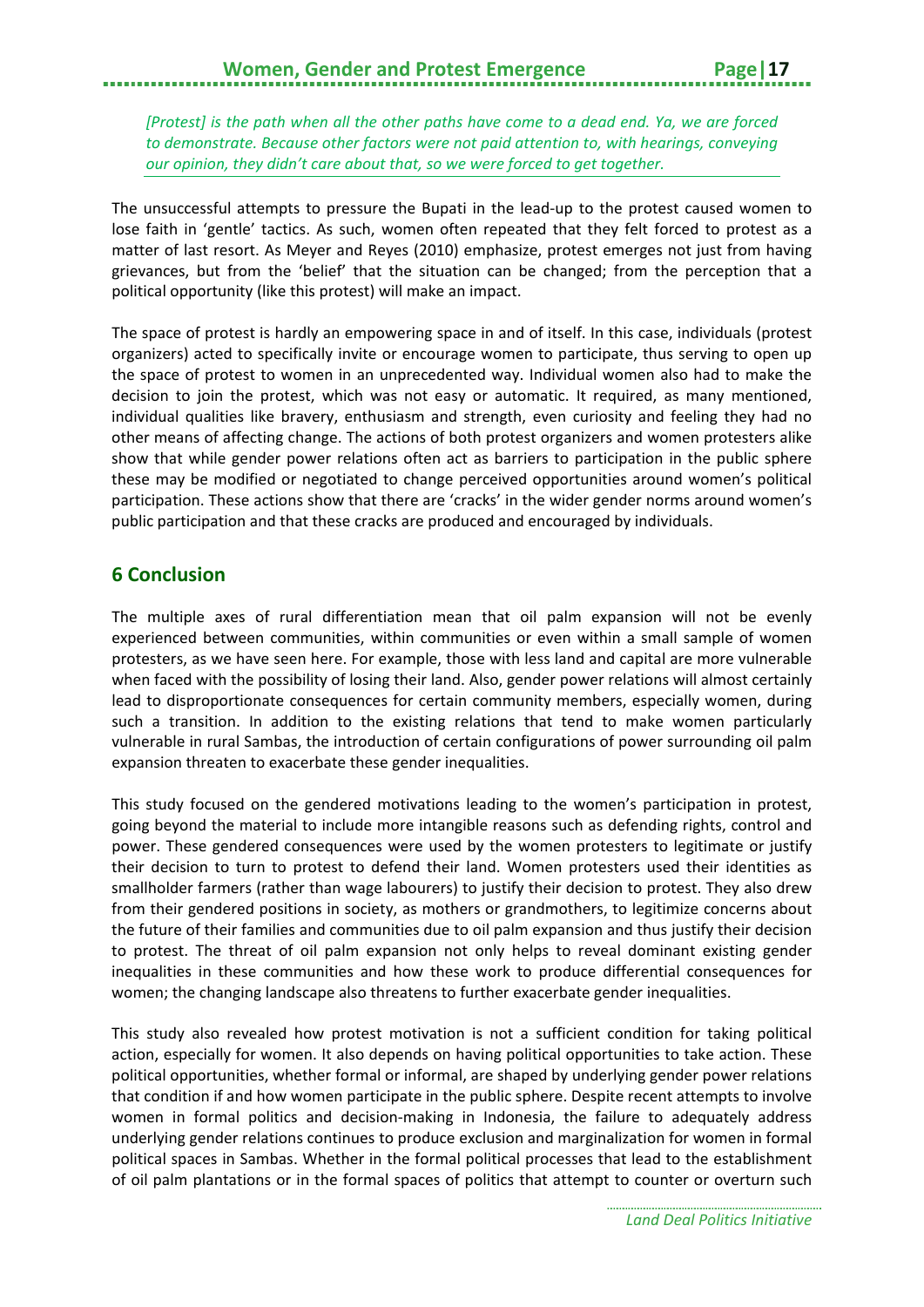developments, women are excluded or marginalized. This provides a 'push' factor for women to engage in more unconventional or informal politics, particularly on crucial matters like land, thus leading to protest participation for a group of otherwise apolitical women.

Informal politics should not, however, be considered a silver bullet for facilitating women's involvement in politics. While unique features of protest may diminish typical barriers of participation for women, the informal political sphere is also imbued with the gender power relations that exclude or marginalize women in the public sphere more generally, with women facing significant barriers to participation relative to men. Thus, far from seeing political spaces as empowering in and of themselves, this research established the role of actors in opening up new political opportunities for otherwise apolitical women. In Sambas, the protest organizers invited women to protest and the women themselves made the difficult decision to participate. It is not, then, the political spaces in and of themselves that marginalize or empower women, but the way in which people engage with them that open or close down possibilities for participation.

In doing so, this study contributes to explanations of women's participation in politics, recognizing that women's engagement with informal or protest politics cannot be understood in isolation but in how it relates to, and is produced by, participation (or non-participation) in formal politics. It also sheds light on the nature of the relationship by arguing that exclusion from formal politics may facilitate or produce participation in informal or protest politics (Agarwal 2000, 2001; Ferree and Mueller 2003; Hart 1991).

In short, the Sambas case study has demonstrated the multiple ways in which gender relations shape women's decisions to participate in protest (by informing their motivations and political opportunities). While the research focused mostly on how gender relations condition women's decisions to protest, it must be emphasized that gender relations are not fixed. This opens up the possibility that gender relations themselves may be shaped by and through women's decision to participate in protest. It reveals how rural struggles around land and dispossession, though ostensibly free of explicit gender concerns, are inevitably struggles over gender itself. Despite existing gender relations that lead to the exclusion of women from public affairs and formal politics in Sambas, the signs of change and negotiation with these relations provide some hope that a different kind of political landscape – one in which women participate in equal and meaningful ways – is possible.

#### <span id="page-21-0"></span>**Bibliography**

- 1. ADB. 2010. *Involuntary Resettlement Assessment and Measures*. ADB. Retrieved April 1, 2011 [\(http://www.adb.org/Documents/Resettlement\\_Plans/INO/3](http://www.adb.org/Documents/Resettlement_Plans/INO/)8479/38479-02-ino-larp-draft-03.pdf).
- *2.* Afrizal. 2007. *The Nagari Community, Business and the State: the Origin and the Process of Contemporary Agrarian Protests in West Sumatra, Indonesia*. Bogor: Sawit Watch and Forest People's Programme.
- 3. Agarwal, B. 2000. "Conceptualising environmental collective action: why gender matters." *Cambridge Journal of Economics* 24(3): 283.
- 4. Agarwal, B. 2001. "Participatory exclusions, community forestry, and gender: An analysis for South Asia and a conceptual framework." *World Development* 29(10):1623-1648.
- 5. Araghi, Farshad. 2009. "The invisible hand and the visible foot: Peasants, dispossession and globalization." Pp. 111-143 in *Peasants and globalization: political economy, rural transformation and the agrarian question*, edited by A. H Akram-Lodhi and C. Kay. London: Routledge.

*Land Deal Politics Initiative*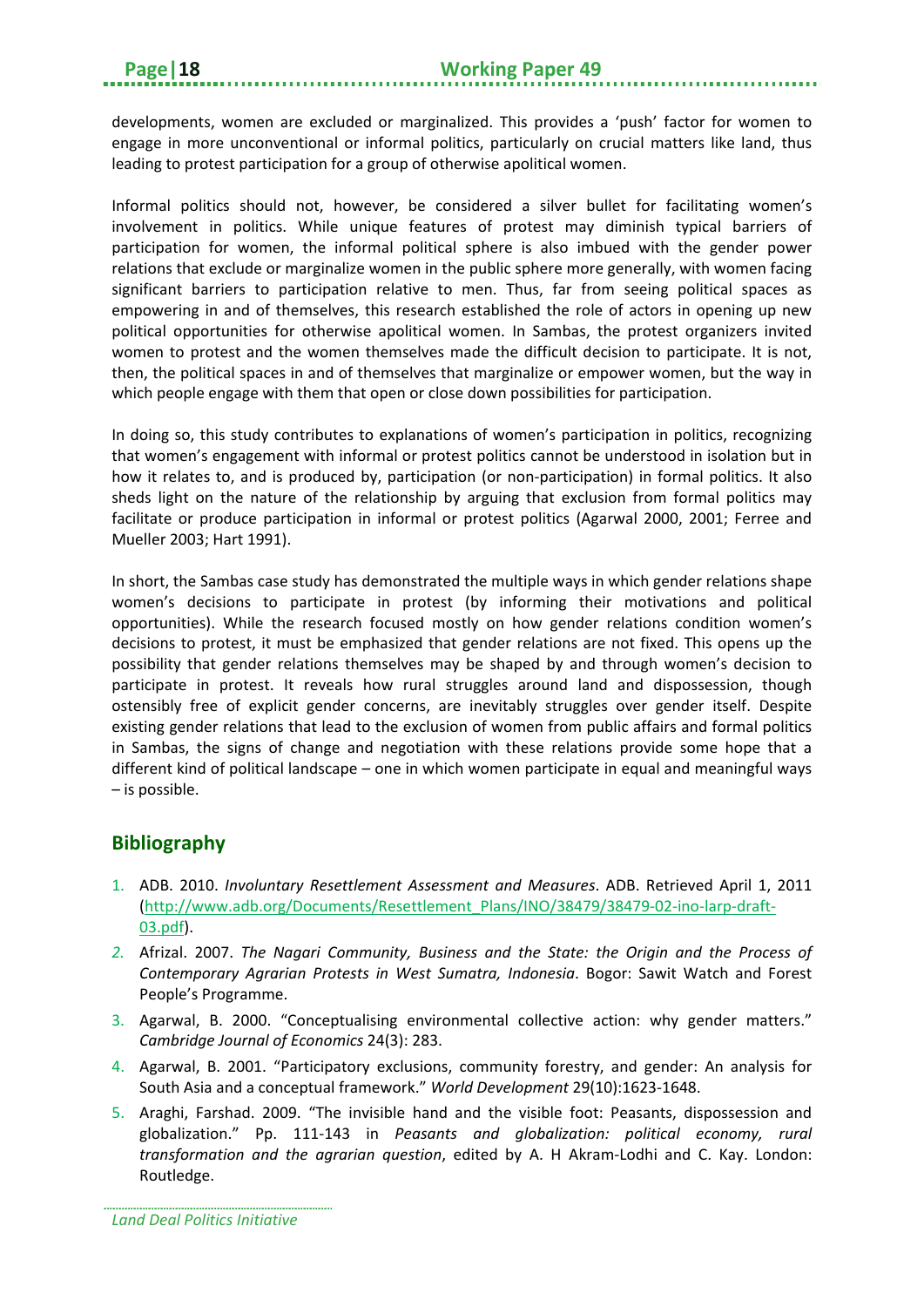#### **Women, Gender and Protest Emergence Page | 19**

- 
- 6. Arrighi, G., N. Aschoff, and B. Scully. 2010. "Accumulation by Dispossession and Its Limits: The Southern Africa Paradigm Revisited." *Studies in Comparative International Development (SCID)* 1- 29.
- 7. Beckwith, K. 1996. "Lancashire women against pit closures: Women's standing in a men's movement." *Signs* 21(4): 1034-1068.
- 8. Behrman, J, R. Meinzen-Dick and A. Quisumbing. 2012. "The gender implications of large-scale land deals." *The Journal of Peasant Studies* 39(1): 49-79.
- 9. Bernstein, H. 2008. "Who are the ʻpeople of the land'? Some provocative thoughts on globalization and development, with reference to sub-Saharan Africa."University of North Carolina, Chapel Hill.
- 10. Bernstein, H., and T. J Byres. 2001. "From peasant studies to agrarian change." *Journal of Agrarian Change* 1(1): 1-56.
- 11. Borras Jr, S. M., and J. Franco. 2010a. "Contemporary Discourses and Contestations around Pro Poor Land Policies and Land Governance." *Journal of Agrarian Change* 10(1): 1-32.
- 12. Borras Jr, S. M., and J. Franco. 2010b. *Towards a broader view of the politics of global land grab: rethinking land issues, reframing resistance*. Initiatives in Critical Agrarian Studies (ICAS), Land Deal Politics Initiative (LDPI) and Transnational Institute (TNI).
- *13.* Borras Jr, S. M., C. Kay, and A. H. Akram-Lodhi. 2007. *Agrarian Reform and Rural Development: Historical Overview and Current Issues*. Netherlands: Institute of Social Studies.
- 14. BPS Kabupaten Sambas. 2009. *Kabupaten Sambas Dalam Angka / Sambas Regency in Figures*. Sambas: BPS Kabupaten Sambas.
- *15.* BPS Provinsi Kalimantan Barat. 2009. *Kalimantan Barat Dalam Angka / Kalimantan Barat in Figures*. Pontianak: BPS Provinsi Kalimantan Barat.
- 16. Carr, E. R. 2008. "Men's crops and women's crops: the importance of gender to the understanding of agricultural and development outcomes in Ghana's Central Region." *World Development* 36(5): 900-915.
- *17.* Casson, A. 2000. *The hesitant boom: Indonesia's oil palm sub-sector in an era of economic crisis and political change*. Bogor: CIFOR.
- 18. Colchester, M. 2011. *Palm oil and indigenous peoples in South East Asia*. Forest People's Programme and International Land Coalition. Retrieved June 1, 2011 [\(http://www.forestpeoples.org/sites/fpp/files/publication/2010/08/palmoilindigenouspeopleso](http://www.forestpeoples.org/sites/fpp/files/publication/2010/08/palmoilindigenouspeoplesoutheastasiafinalmceng_0.pdf) [utheastasiafinalmceng\\_0.pdf\)](http://www.forestpeoples.org/sites/fpp/files/publication/2010/08/palmoilindigenouspeoplesoutheastasiafinalmceng_0.pdf).
- 19. Collins, Elizabeth Fuller. 2007. *Indonesia betrayed: how development fails*. Honolulu: University of Hawaii Press.
- 20. Corcoran-Nantes, Y. 1993. "Female Consciousness or Feminist Consciousness?" Pp. 136-155 in *" Viva": women and popular protest in Latin America*, edited by Sarah A. Radcliffe and Sallie Westwood. London: Routledge.
- 21. Dauvergne, P., and K. J Neville. 2010. "Forests, food, and fuel in the tropics: the uneven social and ecological consequences of the emerging political economy of biofuels." *The Journal of Peasant Studies* 37(4): 631-660.
- 22. De Schutter, O. 2011. "How not to think of land-grabbing: three critiques of largescale investments in farmland." *The Journal of Peasant Studies* 38(2): 249-279.
- 23. Dove, M. R. 1993. "Smallholder rubber and swidden agriculture in Borneo: a sustainable adaptation to the ecology and economy of the tropical forest." *Economic Botany* 47(2): 136-147.
- 24. Dove, M.R. 1996. "So Far fom Power, So Near to the Forest: A Structural Analysis of Gain and Blame in Tropical Forest Development." Pp. 41 - 58 in *Borneo in Transition: People, Forests,*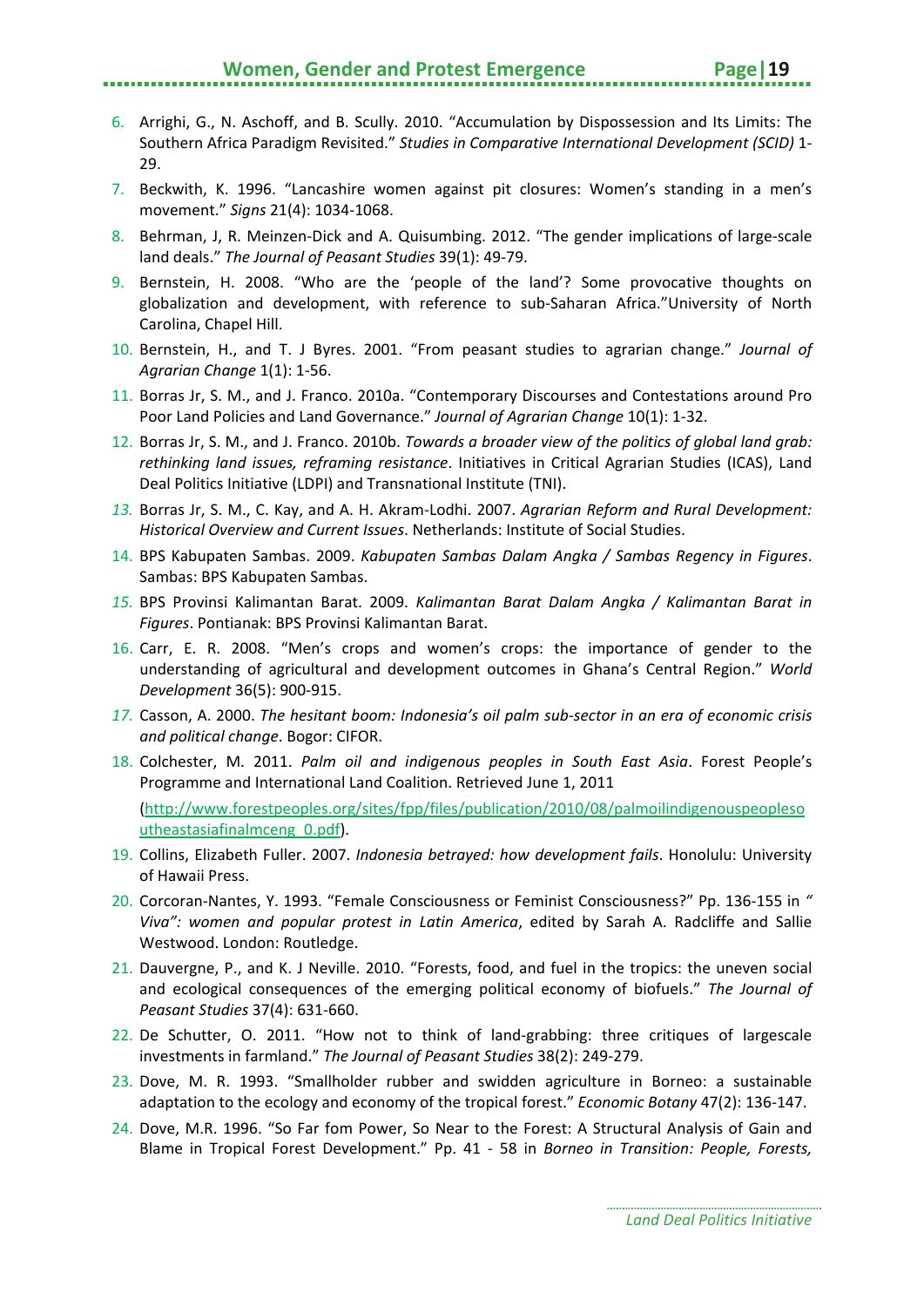*Conservation and Development*, edited by Christine Padoch and N. Peluso. New York: Oxford University Press.

- 25. Eilenberg, M. 2009. "Negotiating autonomy at the margins of the state: The dynamics of elite politics in the borderland of West Kalimantan, Indonesia." *South East Asia Research* 17(2): 201- 227.
- 26. Einwohner, R. L, J. A Hollander, and T. Olson. 2000. "Engendering social movements: Cultural images and movement dynamics." *Gender and Society* 14(5): 679-699.
- 27. Ferree, M. Marx, and C. McClurg Mueller. 2003. "Feminism and the Women's Movement: A Global Perspective." Pp. 576-607 in *The Blackwell Companion to Social Movements*, edited by David A. Snow, Sarah A. Soule, and Hanspeter Kriesi. Blackwell Publishing.
- 28. Gerber, J., and S. Veuthey. 2010. "Plantations, resistance and the greening of the agrarian question in coastal Ecuador." *Journal of Agrarian Change* 10(4): 455-481.
- 29. Gunewardena, N. 2010. "Bitter Cane: Gendered Fields of Power in Sri Lanka's Sugar Economy." *Signs* 35(2): 371-396.
- 30. Hart, G. 1991. "Engendering everyday resistance: gender, patronage and production politics in rural Malaysia." *Journal of Peasant Studies* 19(1): 93-121.
- 31. Klandermans, V. 2003. "The Demand and Supply of Participation: Social-Psychological Correlates of Participation in Social Movements." Pp. 360-379 in *The Blackwell Companion to Social Movements*, edited by David A. Snow, Sarah A. Soule, and Hanspeter Kriesi. Blackwell Publishing.
- 32. Li, T. M. 2010. "To Make Live or Let Die? Rural Dispossession and the Protection of Surplus Populations." *Antipode* 41: 66-93.
- 33. Li, T. M. 2011. "Centering labor in the land grab debate." *The Journal of Peasant Studies* 38(2): 281-298.
- *34.* Marti, S. 2008. *Losing ground: the human rights impacts of oil palm plantation expansion in Indonesia*. Friends of the Earth, LifeMosaic and Sawit Watch.
- 35. McCarthy, J. F. 2010. "Processes of inclusion and adverse incorporation: oil palm and agrarian change in Sumatra, Indonesia." *The Journal of Peasant Studies* 37(4): 821-850.
- 36. McCarthy, J. F, and R. A. Cramb. 2009. "Policy narratives, landholder engagement, and oil palm expansion on the Malaysian and Indonesian frontiers." *Geographical Journal* 175(2): 112-123.
- 37. Meyer, D. S. 2004. "Protest and political opportunities." *Annual Review of Sociology* 30: 125-145.
- 38. Meyer, D. S, and D. V Reyes. 2010. "Social Movements and Contentious Politics." Pp. 217-233 in *Handbook of Politics: State and Society in Global Perspective*, edited by Kevin T. Leicht and J. Craig Jenkins. New York: Springer.
- 39. Milieudefensie, Lembaga Gemawan, and KONTAK Rakyat Borneo. 2007. *Policy, practice, pride and prejudice: Review of legal, environmental and social pracices of oil palm planations companies of the Wilmar Group in Sambas District, West Kalimantan (Indonesia)*. Amsterdam: Milieudefensie. Retrieved August 1, 2009

[\(http://www.foeeurope.org/publications/2007/Wilmar\\_Palm\\_Oil\\_Environmental\\_Social\\_Impact](http://www.foeeurope.org/publications/2007/Wilmar_Palm_Oil_Environmental_Social_Impact.pdf) [.pdf\)](http://www.foeeurope.org/publications/2007/Wilmar_Palm_Oil_Environmental_Social_Impact.pdf).

- 40. Miraftab, F. 2006. "Feminist praxis, citizenship and informal politics: Reflections on South Africa's anti-eviction campaign." *International Feminist Journal of Politics* 8(2): 194-218.
- 41. Ngakan, Putu Oka, Amran Achmad, Dede Wiliam, Kahar Lahae, and Ahmad Tako. 2005. *The Dynamics of Decentralization in the Forestry Sector in South Sulawesi: The History, Realities and Challenges of Decentralized Governance*. Bogor: CIFOR.
- 42. Nightingale, A. 2006. "The nature of gender: work, gender, and environment." *Environment and Planning D: Society and Space* 24: 165-185.
- 43. Nova. 2008a. "5000 Warga Duduki Kantor Bupati Sambas." *Equator*, June 25.

*Land Deal Politics Initiative*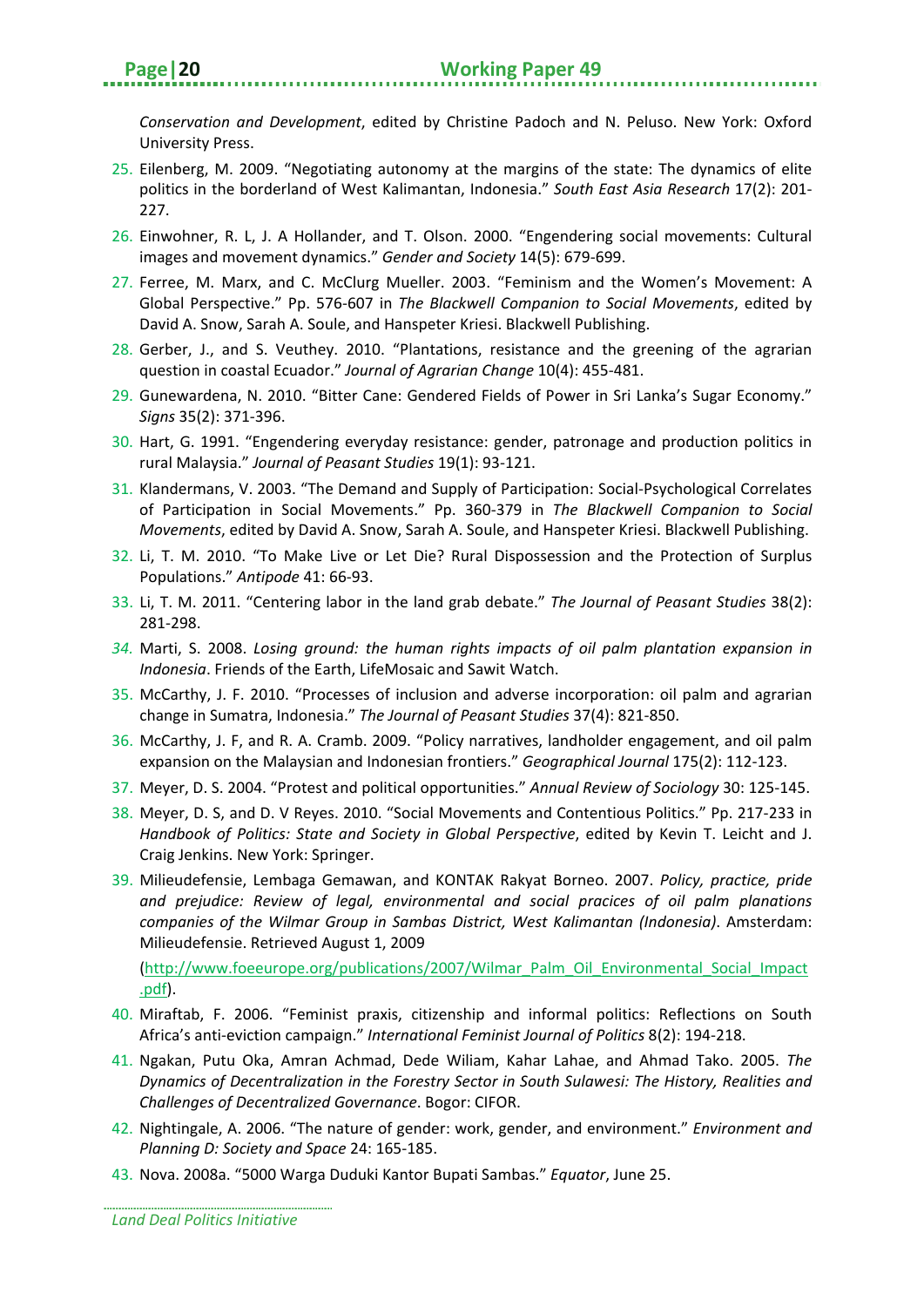#### **Women, Gender and Protest Emergence Page | 21**

- 44. Nova. 2008b. "Ekspansi Gila-Gilaan, PT SAM Serobot Lahan Warga." *Equator*, April 18.
- 45. Nova. 2008c. "STSD Berikan Deadline 7 X 24 Jam Cabut Ijin PT SAM." *Equator*, June 13.
- 46. Nova. 2008d. "STSD Minta Hadirkan Bupati Dan Kapolres." *Equator*, June 12.
- 47. Perreault, T. 2008. "Custom and Contradiction: Rural Water Governance and the Politics of Usos y Costumbres in Bolivia's Irrigators' Movement." *Annals of the Association of American Geographers* 98(4): 834-854.
- 48. Potter, Lesley. 2005. "Commodity and environment in colonial Borneo; Economic value, forest conversions and concern for conservation." Pp. 109 - 136 in *Histories of the Borneo environment: economic, political and social dimensions of change and continuity*, edited by R. L. Wadley. KITLV Press.
- 49. Potter, Lesley. 2008. "Dayak Resistance to Oil Palm Plantations in West Kalimantan, Indonesia." Melbourne.
- 50. Pye, O. 2010. "The biofuel connection–transnational activism and the palm oil boom." *The Journal of Peasant Studies* 37(4): 851-874.
- 51. Ramadhanti, Rini. 2011. "Women's struggle for their lands and livelihoods in the Kampar Peninsular, Indonesia." *Forest Peoples Programme*. Retrieved July 1, 2011 [\(http://www.forestpeoples.org/enewsletters/fpp-e-newsletterspecial-edition-gender-june-](http://www.forestpeoples.org/enewsletters/fpp-e-newsletterspecial-edition-gender-june-2011)[2011\)](http://www.forestpeoples.org/enewsletters/fpp-e-newsletterspecial-edition-gender-june-2011).
- 52. Rist, L., L. Feintrenie, and P. Levang. 2010. "The livelihood impacts of oil palm: smallholders in Indonesia." *Biodiversity and Conservation* 19(4): 1009-1024.
- 53. Sheil, D. et al. 2009. *The impacts and opportunities of oil palm in Southeast Asia: What do we know and what do we need to know?* Bogor: CIFOR.
- 54. Siagian, Y. L, and H. Komarudin. 2008. "Power Struggle over Indonesia's Forestland: the Role of Stakeholder Engagement." Cheltenham, England.
- 55. Silvey, R. 2003. "Spaces of protest: gendered migration, social networks, and labor activism in West Java, Indonesia." *Political Geography* 22(2): 129-155.
- *56.* Sirait, Martua. 2009. *Indigenous Peoples and Oil Palm Plantation Expansion in West Kalimantan, Indonesia*. Amsterdam: Cordaid.
- 57. Taylor, V., and N. Van Dyke. 2003. "ʻGet up, stand up': tactical repertoires of social movements."Pp. 262–293 in *The Blackwell Companion to Social Movements*, edited by David A. Snow, Sarah A. Soule, and Hanspeter Kriesi. Blackwell Publishing.
- 58. UNDP Indonesia. 2010. *Women's Participation in Politics and Government in Indonesia*. Jakarta: UNDP Indonesia.
- 59. UNDP, BPS-Statistics Indonesia, and BAPPENAS. 2004. *Indonesian Human Development Report: The Economics of Democracy. Financing Human Development in Indonesia*. Jakarta. Retrieved December 15, 2010 [\(http://www.undp.or.id/pubs/ihdr2004/ihdr2004\\_full.pdf\)](http://www.undp.or.id/pubs/ihdr2004/ihdr2004_full.pdf).
- *60.* Wakker, Eric. 2005. *Greasy palms: The social and ecological impacts of large-scale oil palm plantation development in Southeast Asia*. London: Friends of the Earth.
- 61. Walker, K. L. M. 2008. "From Covert to Overt: Everyday Peasant Politics in China and the Implications for Transnational Agrarian Movements." *Journal of Agrarian Change* 8(2-3): 462- 488.
- 62. WFP Indonesia. 2009. *A Food Security and Vulnerability Atlas of Indonesia*. Jakarta: WFP.
- 63. White, B., and A. Dasgupta. 2010. "Agrofuels capitalism: a view from political economy." *The Journal of Peasant Studies* 37(4):593-607.
- 64. White, J. and B. White. 2012. "Gendered experiences of dispossession: oil palm expansion in a Dayak Hibun community in West Kalimantan." *The Journal of Peasant Studies*, 39(3&4).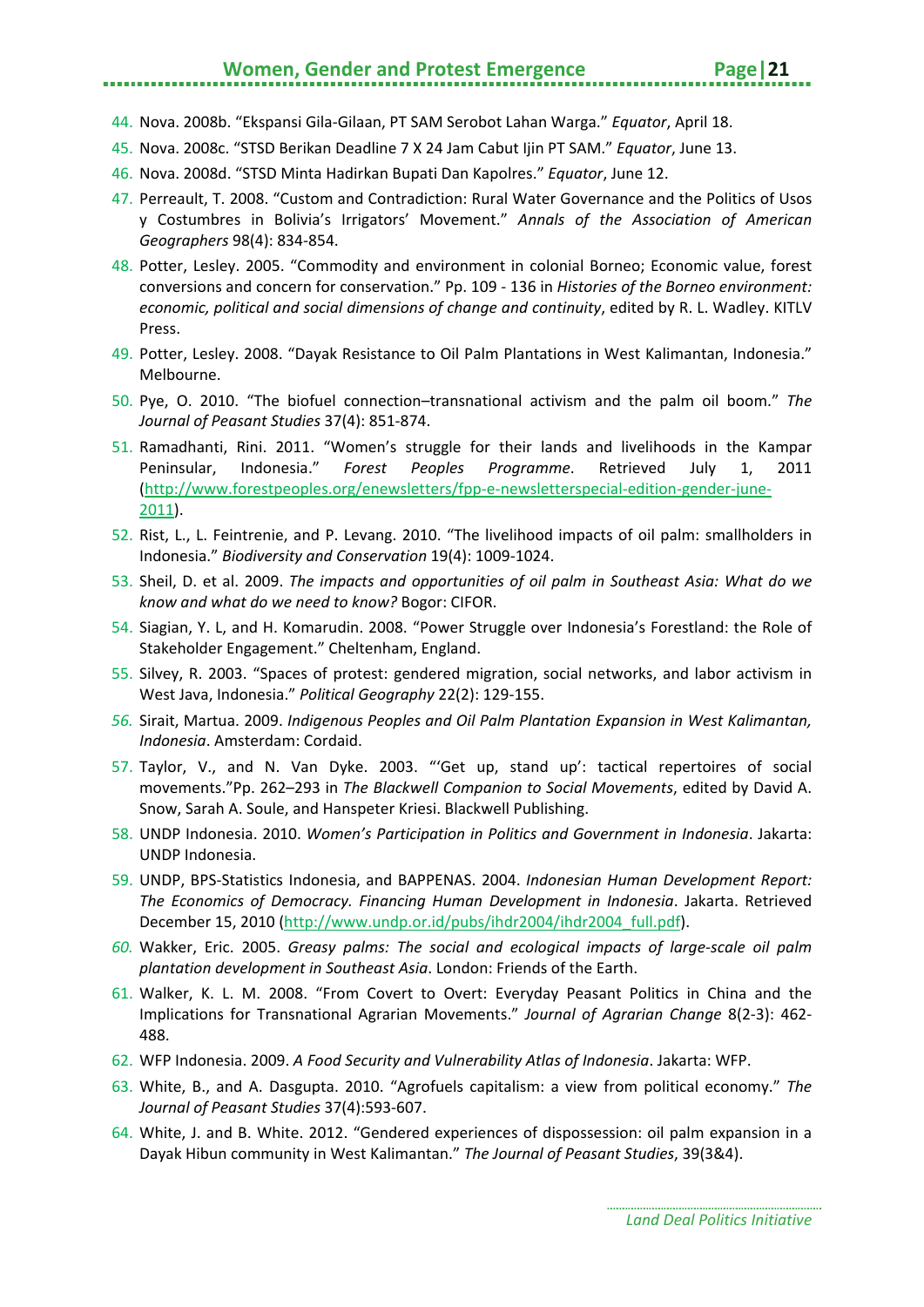- 65. Whittier, N. 2003. "The Consequences of Social Movements for Each Other." Pp. 531-552 in *The Blackwell Companion to Social Movements*, edited by David A. Snow, Sarah A. Soule, and Hanspeter Kriesi. Blackwell Publishing.
- 66. Wolford, W. 2009. "Grassroots Voices: Everyday forms of political expression." *The Journal of Peasant Studies* 36(2): 411-458.
- 67. World Bank, and IFC. 2011. *The World Bank Group Framework and IFC Strategy for Engagement in the Palm Oil Sector*. Washington, DC: World Bank and IFC. Retrieved June 15, 2011 [\(http://www.ifc.org/ifcext/agriconsultation.nsf/AttachmentsByTitle/Final\\_PO+paper\\_Mar2011/](http://www.ifc.org/ifcext/agriconsultation.nsf/AttachmentsByTitle/Final_PO+paper_Mar2011/$FILE/WBG+Framework+and+IFC+Strategy_FINAL_FOR+WEB.pdf) [\\$FILE/WBG+Framework+and+IFC+Strategy\\_FINAL\\_FOR+WEB.pdf\)](http://www.ifc.org/ifcext/agriconsultation.nsf/AttachmentsByTitle/Final_PO+paper_Mar2011/$FILE/WBG+Framework+and+IFC+Strategy_FINAL_FOR+WEB.pdf).
- *68.* Zagema, Bertram. 2011. *Land and Power: The growing scandal surrounding the new wave of investments in land*. Oxford: Oxfam.

*Land Deal Politics Initiative*